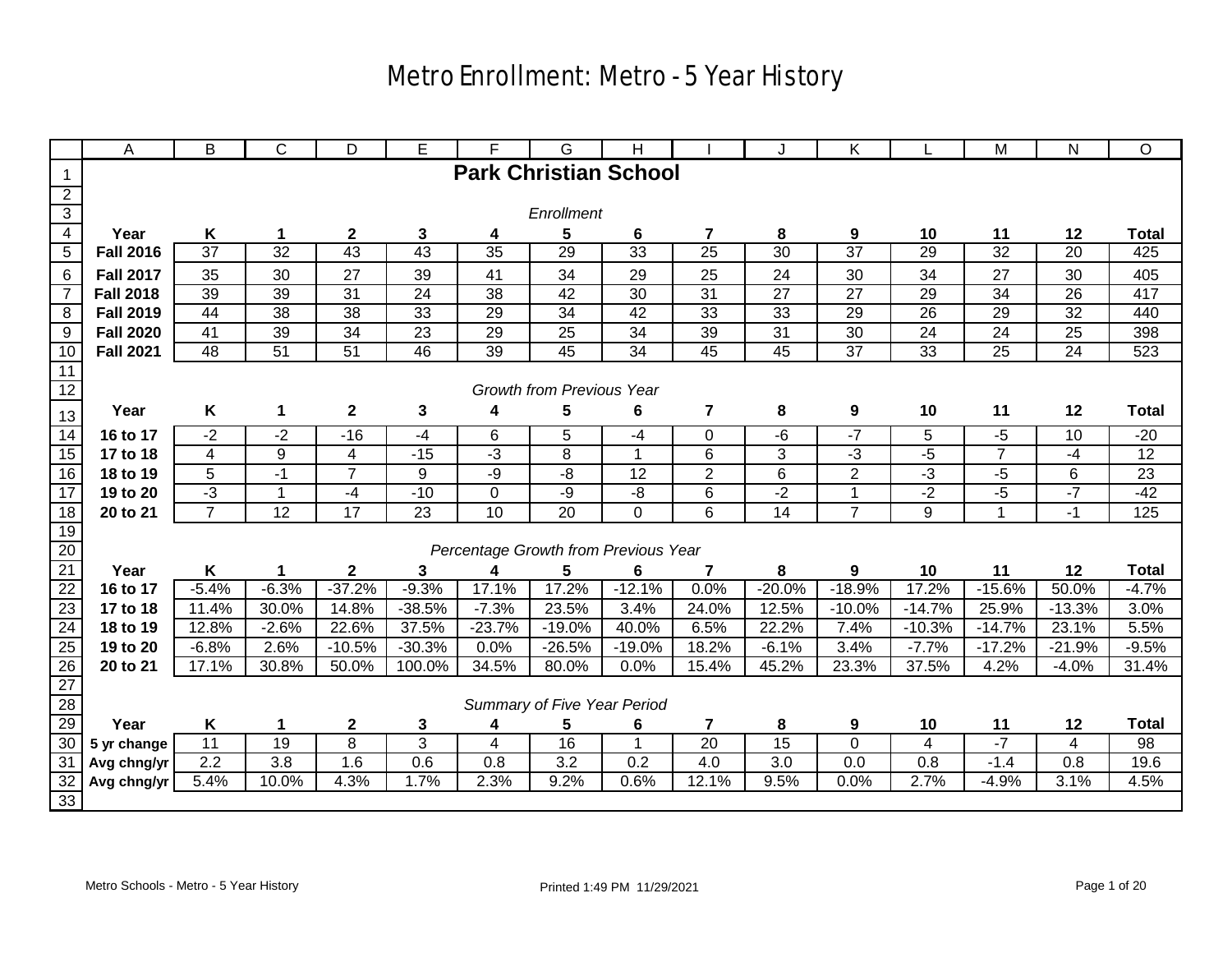|                                                 | A                      | B              | C              | D              | E                | F                                    | G                                | H              |                         | J              | K.             |                | M              | $\mathsf{N}$ | $\circ$        |
|-------------------------------------------------|------------------------|----------------|----------------|----------------|------------------|--------------------------------------|----------------------------------|----------------|-------------------------|----------------|----------------|----------------|----------------|--------------|----------------|
| $\frac{34}{5}$                                  |                        |                |                |                |                  | <b>Academy for Children</b>          |                                  |                |                         |                |                |                |                |              |                |
|                                                 |                        |                |                |                |                  |                                      | Enrollment                       |                |                         |                |                |                |                |              |                |
| $\frac{35}{36}$                                 | Year                   | Κ              | 1              | $\mathbf 2$    | 3                | 4                                    | 5                                | 6              | $\overline{\mathbf{7}}$ | 8              | 9              | 10             | 11             | 12           | <b>Total</b>   |
| $\overline{37}$                                 | <b>Fall 2016</b>       | 9              | $\mathbf 0$    | 0              | $\overline{0}$   | $\mathbf 0$                          | 0                                | $\mathbf 0$    |                         |                |                |                |                |              | 9              |
| 38                                              | <b>Fall 2017</b>       | $\mathbf 0$    | $\mathbf{0}$   | 0              | $\boldsymbol{0}$ | $\mathbf 0$                          | 0                                | $\mathbf 0$    |                         |                |                |                |                |              | $\overline{0}$ |
| 39                                              | <b>Fall 2018</b>       | $\overline{0}$ | $\mathbf{0}$   | 0              | $\overline{0}$   | $\mathbf 0$                          | 0                                | $\mathbf 0$    |                         |                |                |                |                |              | $\overline{0}$ |
| 40                                              | <b>Fall 2019</b>       | $\overline{0}$ | $\overline{0}$ | 0              | $\overline{0}$   | $\overline{0}$                       | $\overline{0}$                   | $\overline{0}$ |                         |                |                |                |                |              | $\overline{0}$ |
| 41                                              | <b>Fall 2020</b>       | $\overline{0}$ | $\overline{0}$ | $\overline{0}$ | $\overline{0}$   | $\overline{0}$                       | $\overline{0}$                   | $\overline{0}$ |                         |                |                |                |                |              | $\overline{0}$ |
| $\frac{42}{43}$                                 | <b>Fall 2021</b>       | $\overline{0}$ | $\mathbf{0}$   | 0              | $\mathbf 0$      | 0                                    | 0                                | $\mathbf 0$    |                         |                |                |                |                |              | 0              |
|                                                 |                        |                |                |                |                  |                                      |                                  |                |                         |                |                |                |                |              |                |
| 44                                              |                        |                |                |                |                  |                                      | <b>Growth from Previous Year</b> |                |                         |                |                |                |                |              |                |
| 45                                              | Year                   | K              | 1              | $\mathbf 2$    | 3                | 4                                    | 5                                | 6              | 7                       | $\bf{8}$       | 9              | 10             | 11             | 12           | <b>Total</b>   |
| 46                                              | 16 to 17               | $-9$           | $\mathbf{0}$   | $\mathbf 0$    | $\mathbf 0$      | $\mathbf 0$                          | 0                                | $\Omega$       | $\mathbf 0$             | $\overline{0}$ | $\mathbf 0$    | $\mathbf 0$    | $\mathbf 0$    | $\Omega$     | -9             |
| 47                                              | 17 to 18               | $\mathbf 0$    | $\mathbf 0$    | 0              | $\boldsymbol{0}$ | $\mathbf 0$                          | 0                                | $\mathbf 0$    | $\mathbf 0$             | $\pmb{0}$      | $\overline{0}$ | $\overline{0}$ | $\mathbf 0$    | $\mathbf 0$  | 0              |
| 48                                              | 18 to 19               | $\pmb{0}$      | $\mathbf{0}$   | 0              | $\mathbf 0$      | $\mathbf 0$                          | 0                                | $\overline{0}$ | $\mathbf 0$             | $\pmb{0}$      | $\mathbf 0$    | 0              | $\mathbf 0$    | $\mathbf 0$  | 0              |
| 49                                              | 19 to 20               | $\pmb{0}$      | $\overline{0}$ | $\overline{0}$ | $\overline{0}$   | $\overline{0}$                       | $\overline{0}$                   | $\mathbf 0$    | $\overline{0}$          | $\overline{0}$ | $\mathbf 0$    | 0              | $\mathbf 0$    | $\mathbf 0$  | $\overline{0}$ |
|                                                 | 20 to 21               | $\mathbf 0$    | $\mathbf 0$    | $\overline{0}$ | $\mathbf 0$      | 0                                    | 0                                | $\mathbf 0$    | $\mathbf 0$             | $\pmb{0}$      | $\mathbf 0$    | 0              | $\mathbf 0$    | 0            | 0              |
| $\frac{50}{51}$ $\frac{51}{52}$ $\frac{52}{53}$ |                        |                |                |                |                  |                                      |                                  |                |                         |                |                |                |                |              |                |
|                                                 |                        |                |                |                |                  | Percentage Growth from Previous Year |                                  |                |                         |                |                |                |                |              |                |
|                                                 | Year                   | K              | 1              | $\mathbf 2$    | 3                | 4                                    | 5                                | 6              | 7                       | 8              | 9              | 10             | 11             | 12           | <b>Total</b>   |
| 54                                              | 16 to 17               | $-100.0%$      |                |                |                  |                                      |                                  |                |                         |                |                |                |                |              | $-100.0%$      |
| 55                                              | 17 to 18               | 0.0%           |                |                |                  |                                      |                                  |                |                         |                |                |                |                |              | 0.0%           |
| 56                                              | 18 to 19               | 0.0%           |                |                |                  |                                      |                                  |                |                         |                |                |                |                |              | 0.0%           |
| 57                                              | 19 to 20<br>20 to 21   | 0.0%<br>0.0%   | 0.0%<br>0.0%   | 0.0%<br>0.0%   | 0.0%<br>0.0%     | 0.0%<br>0.0%                         | 0.0%<br>0.0%                     | 0.0%<br>0.0%   | 0.0%<br>0.0%            | 0.0%<br>0.0%   | 0.0%<br>0.0%   | 0.0%<br>0.0%   | 0.0%<br>0.0%   | 0.0%<br>0.0% | 0.0%<br>0.0%   |
|                                                 |                        |                |                |                |                  |                                      |                                  |                |                         |                |                |                |                |              |                |
| $\frac{58}{59}$ $\frac{59}{60}$                 |                        |                |                |                |                  |                                      | Summary of Five Year Period      |                |                         |                |                |                |                |              |                |
| 61                                              | Year                   | K              | 1              | $\mathbf 2$    | 3                | 4                                    | 5                                | 6              | $\overline{\mathbf{7}}$ | 8              | 9              | 10             | 11             | 12           | <b>Total</b>   |
| 62                                              | 5 yr change            | $-9$           | $\overline{0}$ | $\overline{0}$ | $\overline{0}$   | $\overline{0}$                       | $\overline{0}$                   | $\mathbf 0$    | $\overline{0}$          | $\overline{0}$ | $\overline{0}$ | $\overline{0}$ | $\overline{0}$ | $\mathbf 0$  | $-9$           |
| 63                                              | Avg chng/yr            | $-1.8$         | $\overline{0}$ | 0              | $\overline{0}$   | 0                                    | 0                                | $\mathbf 0$    | $\overline{0}$          | $\overline{0}$ | 0              | $\overline{0}$ | 0              | 0            | $-1.8$         |
|                                                 | Avg chng/yr $-120.0\%$ |                | #DIV/0!        | #DIV/0!        | $\#$ DIV/0!      | #DIV/0!                              | #DIV/0!                          | #DIV/0!        | #DIV/0!                 | #DIV/0!        | #DIV/0!        | #DIV/0!        | #DIV/0!        | #DIV/0!      | $-120.0%$      |
| $\frac{64}{65}$                                 |                        |                |                |                |                  |                                      |                                  |                |                         |                |                |                |                |              |                |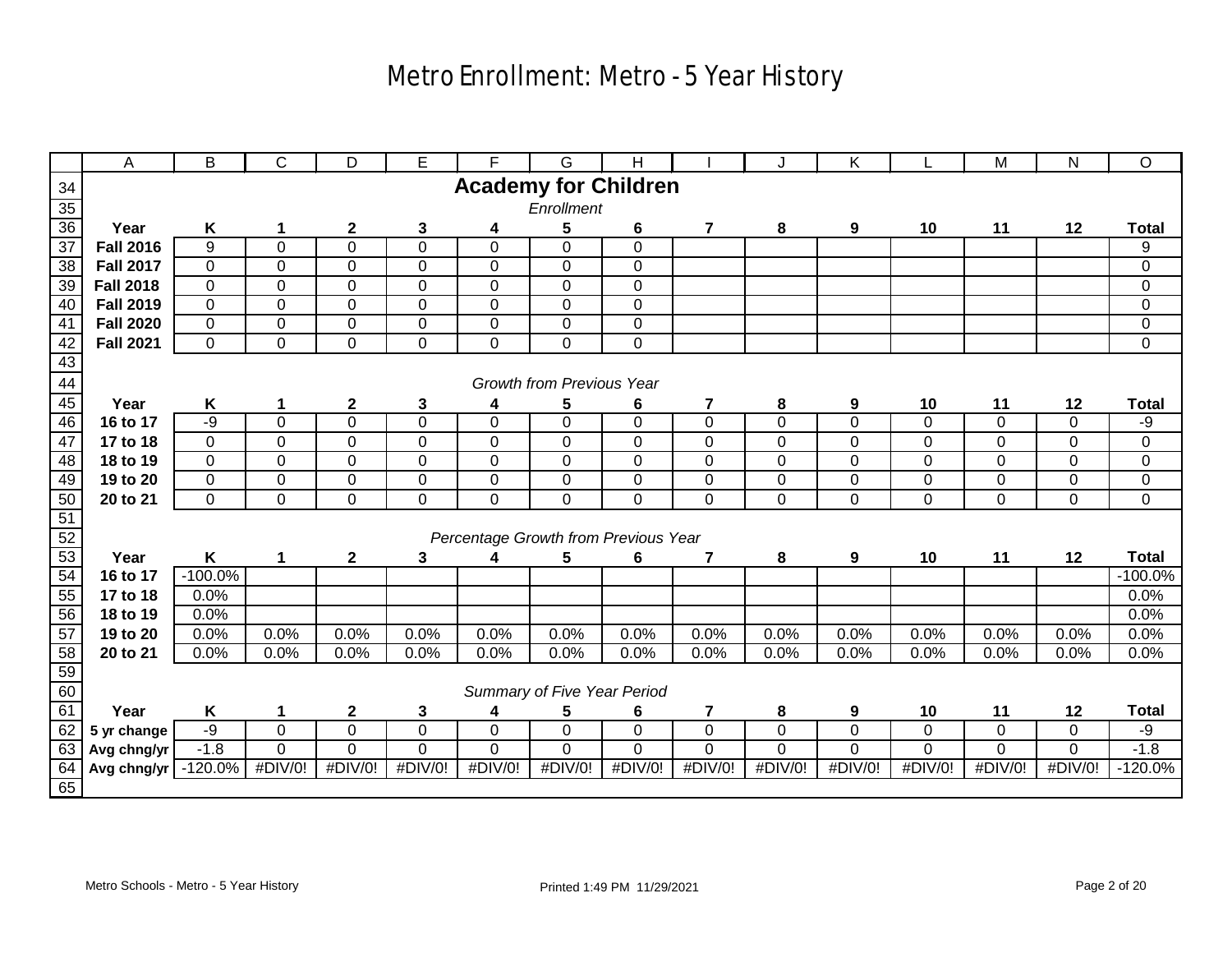|                 | A                | B                         | C               | D                | E               | F                                    | G                                | H                       |                         |                | Κ              |                | M              | ${\sf N}$      | O              |
|-----------------|------------------|---------------------------|-----------------|------------------|-----------------|--------------------------------------|----------------------------------|-------------------------|-------------------------|----------------|----------------|----------------|----------------|----------------|----------------|
| 66              |                  |                           |                 |                  |                 |                                      | <b>Dakota Montessori</b>         |                         |                         |                |                |                |                |                |                |
| 67              |                  |                           |                 |                  |                 |                                      | Enrollment                       |                         |                         |                |                |                |                |                |                |
| 68              | Year             | K                         | 1               | $\boldsymbol{2}$ | 3               | 4                                    | 5                                | 6                       | 7                       | 8              | 9              | 10             | 11             | 12             | <b>Total</b>   |
| 69              | <b>Fall 2016</b> | $\overline{20}$           | 15              | 12               | $\overline{6}$  | $\overline{7}$                       | $\overline{5}$                   | $\Omega$                |                         |                |                |                |                |                | 65             |
| $\overline{70}$ | <b>Fall 2017</b> | $\overline{20}$           | $\overline{7}$  | $\overline{14}$  | 11              | $\overline{5}$                       | $\overline{7}$                   | $\mathbf 0$             |                         |                |                |                |                |                | 64             |
| 71              | <b>Fall 2018</b> | $\overline{21}$           | $\overline{10}$ | $\overline{5}$   | $\overline{10}$ | $\overline{9}$                       | $\overline{\mathbf{4}}$          | 3                       |                         |                |                |                |                |                | 62             |
| 72              | <b>Fall 2019</b> | 15                        | $\overline{12}$ | $\overline{9}$   | 3               | $\overline{7}$                       | 8                                | $\mathbf 0$             |                         |                |                |                |                |                | 54             |
| 73              | <b>Fall 2020</b> | 12                        | 11              | 10               | $\overline{7}$  | 6                                    | 3                                | 3                       |                         |                |                |                |                |                | 52             |
| $\frac{74}{75}$ | <b>Fall 2021</b> | 19                        | 10              | $\overline{13}$  | 5               | $\overline{2}$                       | 6                                | $\overline{\mathbf{4}}$ |                         |                |                |                |                |                | 59             |
|                 |                  |                           |                 |                  |                 |                                      |                                  |                         |                         |                |                |                |                |                |                |
| 76              |                  |                           |                 |                  |                 |                                      | <b>Growth from Previous Year</b> |                         |                         |                |                |                |                |                |                |
| 77              | Year             | Κ                         | 1               | $\mathbf{2}$     | 3               | 4                                    | 5                                | 6                       | 7                       | 8              | 9              | 10             | 11             | 12             | <b>Total</b>   |
| 78              | 16 to 17         | 0                         | -8              | $\overline{2}$   | $\overline{5}$  | $-2$                                 | $\overline{2}$                   | $\mathbf 0$             | $\mathbf 0$             | $\mathbf 0$    | $\Omega$       | $\Omega$       | $\mathbf 0$    | $\mathbf 0$    | $-1$           |
| 79              | 17 to 18         | $\mathbf{1}$              | $\overline{3}$  | -9               | $-1$            | $\overline{4}$                       | لۍ.                              | $\overline{3}$          | $\mathbf 0$             | 0              | $\mathbf 0$    | $\mathbf 0$    | $\mathbf 0$    | 0              | $-2$           |
| 80              | 18 to 19         | $-6$                      | $\overline{2}$  | 4                | $-7$            | $-2$                                 | 4                                | $-3$                    | $\mathbf 0$             | 0              | $\mathbf 0$    | $\mathbf 0$    | $\mathbf 0$    | 0              | -8             |
| 81              | 19 to 20         | $-3$                      | $-1$            | 1                | $\overline{4}$  | $-1$                                 | $-5$                             | $\overline{3}$          | $\mathbf 0$             | $\overline{0}$ | $\overline{0}$ | $\overline{0}$ | $\overline{0}$ | $\overline{0}$ | $-2$           |
| 82              | 20 to 21         | $\overline{7}$            | $-1$            | 3                | $\overline{-2}$ | $-4$                                 | $\overline{3}$                   | 1                       | $\Omega$                | 0              | $\Omega$       | $\mathbf 0$    | $\mathbf 0$    | $\mathbf 0$    | $\overline{7}$ |
| 83              |                  |                           |                 |                  |                 |                                      |                                  |                         |                         |                |                |                |                |                |                |
| 84              |                  |                           |                 |                  |                 | Percentage Growth from Previous Year |                                  |                         |                         |                |                |                |                |                |                |
| 85              | Year             | Κ                         |                 | $\mathbf 2$      | 3               | 4                                    | 5                                | 6                       | 7                       | 8              | 9              | 10             | 11             | 12             | <b>Total</b>   |
| 86              | 16 to 17         | 0.0%                      | $-53.3%$        | 16.7%            | 83.3%           | $-28.6%$                             | 40.0%                            | #DIV/0!                 | 0.0%                    | 0.0%           | 0.0%           | 0.0%           | 0.0%           | 0.0%           | $-1.5%$        |
| 87              | 17 to 18         | 5.0%                      | 42.9%           | $-64.3%$         | $-9.1%$         | 80.0%                                | $-42.9%$                         | #DIV/0!                 | #DIV/0!                 | #DIV/0!        | #DIV/0!        | #DIV/0!        | #DIV/0!        | #DIV/0!        | $-3.1%$        |
| $\overline{88}$ | 18 to 19         | $-28.6%$                  | 20.0%           | 80.0%            | $-70.0%$        | $-22.2%$                             | 100.0%                           | $-100.0\%$              | #DIV/0!                 | #DIV/0!        | #DIV/0!        | #DIV/0!        | #DIV/0!        | #DIV/0!        | $-12.9%$       |
| 89              | 19 to 20         | $-20.0%$                  | $-8.3%$         | 11.1%            | 133.3%          | $-14.3%$                             | $-62.5%$                         | #DIV/0!                 | #DIV/0!                 | #DIV/0!        | #DIV/0!        | #DIV/0!        | #DIV/0!        | #DIV/0!        | $-3.7%$        |
| 90              | 20 to 21         | 58.3%                     | $-9.1%$         | 30.0%            | $-28.6%$        | $-66.7%$                             | 100.0%                           | 33.3%                   | #DIV/0!                 | #DIV/0!        | #DIV/0!        | #DIV/0!        | #DIV/0!        | #DIV/0!        | 13.5%          |
| 91              |                  |                           |                 |                  |                 |                                      |                                  |                         |                         |                |                |                |                |                |                |
| 92              |                  |                           |                 |                  |                 |                                      | Summary of Five Year Period      |                         |                         |                |                |                |                |                |                |
| 93              | Year             | $\boldsymbol{\mathsf{K}}$ | 1               | $\boldsymbol{2}$ | 3               | 4                                    | 5                                | 6                       | $\overline{\mathbf{r}}$ | 8              | 9              | 10             | 11             | 12             | <b>Total</b>   |
| 94              | 5 yr change      | $-1$                      | $-5$            | $\overline{1}$   | $-1$            | $-5$                                 | $\mathbf 1$                      | $\overline{\mathbf{4}}$ | $\mathbf 0$             | $\mathbf 0$    | $\mathbf 0$    | $\mathbf 0$    | $\mathbf 0$    | $\mathbf 0$    | $-6$           |
| 95              | Avg chng/yr      | $-0.2$                    | $-1.0$          | 0.2              | $-0.2$          | $-1.0$                               | 0.2                              | 0.8                     | 0.0                     | 0.0            | 0.0            | 0.0            | 0.0            | 0.0            | $-1.2$         |
| 96              | Avg chng/yr      | $-1.1%$                   | $-9.2%$         | 1.9%             | $-2.9%$         | $-16.7%$                             | 3.6%                             | 48.0%                   | #DIV/0!                 | #DIV/0!        | #DIV/0!        | #DIV/0!        | #DIV/0!        | #DIV/0!        | $-2.0%$        |
| 97              |                  |                           |                 |                  |                 |                                      |                                  |                         |                         |                |                |                |                |                |                |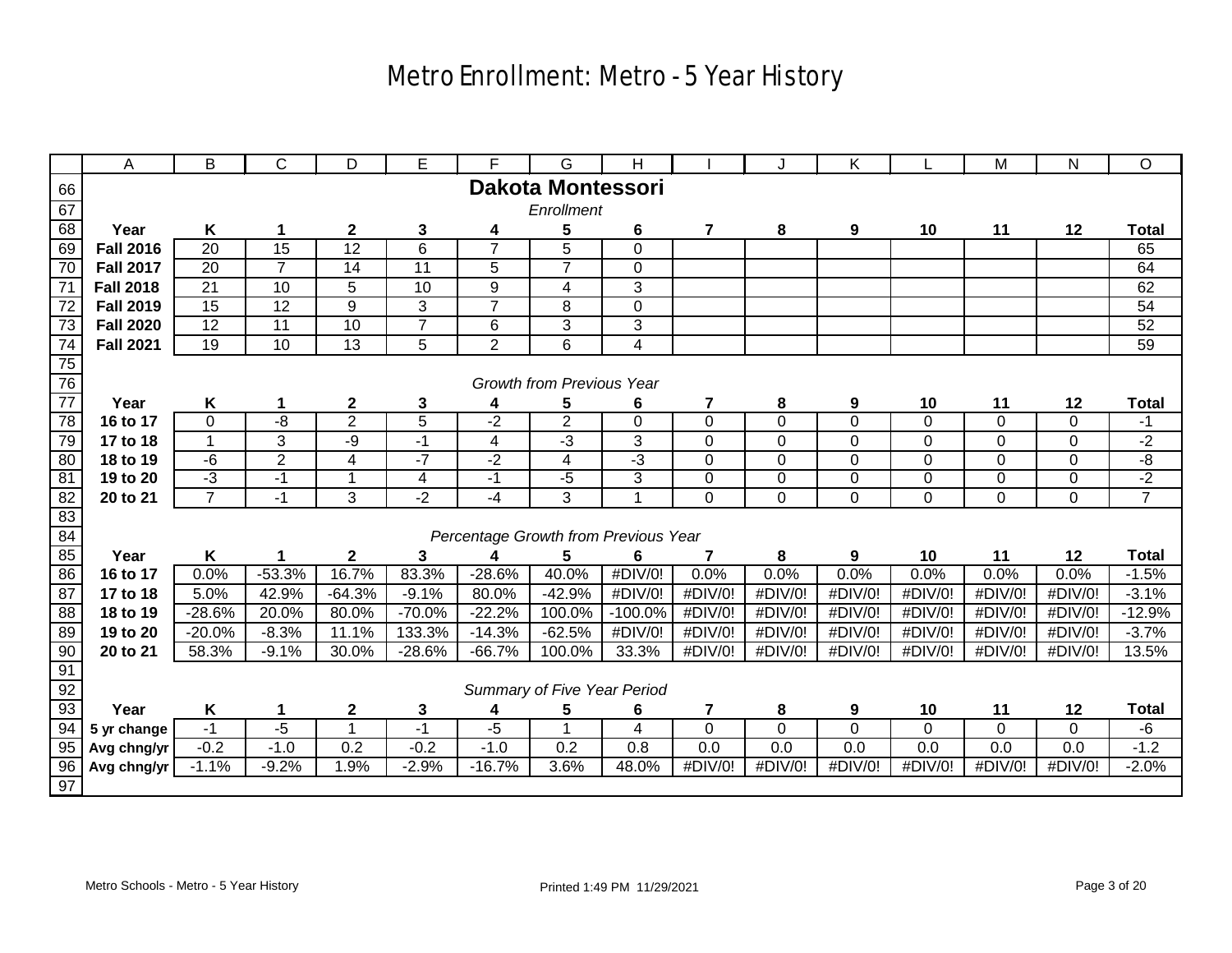|                   | Α                    | B                       | C               | D                       | E                | F.                                   | G                                | Н               |                         | J              | Κ               |                 | M               | N                | O               |
|-------------------|----------------------|-------------------------|-----------------|-------------------------|------------------|--------------------------------------|----------------------------------|-----------------|-------------------------|----------------|-----------------|-----------------|-----------------|------------------|-----------------|
| 98                |                      |                         |                 |                         |                  |                                      | <b>Oak Grove</b>                 |                 |                         |                |                 |                 |                 |                  |                 |
| 99                |                      |                         |                 |                         |                  |                                      | Enrollment                       |                 |                         |                |                 |                 |                 |                  |                 |
| 100               | Year                 | Κ                       | 1               | $\mathbf 2$             | $\mathbf 3$      | 4                                    | 5                                | 6               | $\overline{\mathbf{r}}$ | 8              | 9               | 10              | 11              | 12               | <b>Total</b>    |
| 101               | <b>Fall 2016</b>     | 53                      | 52              | 33                      | 45               | 44                                   | $\overline{37}$                  | 33              | $\overline{37}$         | 43             | 49              | 47              | 42              | 48               | 563             |
| 102               | <b>Fall 2017</b>     | 54                      | 51              | 52                      | 33               | 50                                   | 42                               | 44              | $\overline{32}$         | 39             | 44              | 47              | 47              | 41               | 576             |
| 103               | <b>Fall 2018</b>     | 62                      | 53              | 49                      | 54               | $\overline{35}$                      | 50                               | 44              | 46                      | 35             | 43              | $\overline{38}$ | 48              | 46               | 603             |
| 104               | <b>Fall 2019</b>     | 49                      | 51              | 51                      | 47               | 53                                   | 35                               | 50              | 46                      | 47             | 40              | 48              | 43              | 45               | 605             |
| 105               | <b>Fall 2020</b>     | 60                      | 59              | 55                      | 60               | $\overline{53}$                      | 55                               | 46              | $\overline{50}$         | 46             | 40              | $\overline{36}$ | 43              | 40               | 643             |
| 106               | <b>Fall 2021</b>     | 64                      | $\overline{58}$ | 51                      | 59               | $\overline{56}$                      | $\overline{53}$                  | 59              | 48                      | 53             | $\overline{41}$ | 34              | $\overline{35}$ | 42               | 653             |
| $107$             |                      |                         |                 |                         |                  |                                      |                                  |                 |                         |                |                 |                 |                 |                  |                 |
| 108               |                      |                         |                 |                         |                  |                                      | <b>Growth from Previous Year</b> |                 |                         |                |                 |                 |                 |                  |                 |
| 109               | Year                 | Κ                       | 1               | $\boldsymbol{2}$        | 3                | 4                                    | 5                                | 6               | 7                       | 8              | 9               | <u>10</u>       | 11              | 12               | <b>Total</b>    |
| 110               | 16 to 17             |                         | $-1$            | 19                      | $-12$            | $\overline{6}$                       | $\overline{5}$                   | 11              | $-5$                    | $-4$           | $-5$            | $\mathbf 0$     | $\overline{5}$  | $-7$             | 13              |
| $\overline{111}$  | 17 to 18             | 8                       | $\overline{2}$  | $-3$                    | 21               | $-15$                                | 8                                | 0               | $\overline{14}$         | $-4$           | $-1$            | $-9$            | 1               | 5                | 27              |
| 112               | 18 to 19             | $-13$                   | $-2$            | $\overline{c}$          | $-7$             | 18                                   | $-15$                            | 6               | 0                       | 12             | لۍ<br>ت         | 10              | $-5$            | $-1$             | $\overline{2}$  |
| 113               | 19 to 20             | $\overline{11}$         | 8               | $\overline{\mathbf{4}}$ | 13               | 0                                    | 20                               | $-4$            | $\overline{\mathbf{4}}$ | $-1$           | 0               | $-12$           | $\pmb{0}$       | $-5$             | $\overline{38}$ |
| 114               | 20 to 21             | $\overline{\mathbf{4}}$ | $-1$            | $-4$                    | $-1$             | $\overline{3}$                       | $-2$                             | $\overline{13}$ | $-2$                    | $\overline{7}$ |                 | $-2$            | $-\frac{8}{3}$  | $\overline{2}$   | 10              |
| 115               |                      |                         |                 |                         |                  |                                      |                                  |                 |                         |                |                 |                 |                 |                  |                 |
| 116               |                      |                         |                 |                         |                  | Percentage Growth from Previous Year |                                  |                 |                         |                |                 |                 |                 |                  |                 |
| 117<br>118        | Year                 | Κ<br>1.9%               | $-1.9%$         | $\mathbf 2$<br>57.6%    | 3<br>$-26.7%$    | 13.6%                                | 5<br>13.5%                       | 6<br>33.3%      | 7<br>$-13.5%$           | 8<br>$-9.3%$   | 9<br>$-10.2%$   | 10<br>0.0%      | 11              | 12<br>$-14.6%$   | <b>Total</b>    |
| 119               | 16 to 17<br>17 to 18 | 14.8%                   | 3.9%            | $-5.8%$                 | 63.6%            | $-30.0%$                             | 19.0%                            | 0.0%            | 43.8%                   | $-10.3%$       | $-2.3%$         | $-19.1%$        | 11.9%<br>2.1%   | 12.2%            | 2.3%<br>4.7%    |
| 120               | 18 to 19             | $-21.0%$                | $-3.8%$         | 4.1%                    | $-13.0%$         | 51.4%                                | $-30.0%$                         | 13.6%           | 0.0%                    | 34.3%          | $-7.0%$         | 26.3%           | $-10.4%$        | $-2.2%$          | 0.3%            |
| $\overline{121}$  | 19 to 20             | 22.4%                   | 15.7%           | 7.8%                    | 27.7%            | 0.0%                                 | $\frac{1}{57.1\%}$               | $-8.0%$         | 8.7%                    | $-2.1%$        | 0.0%            | $-25.0%$        | 0.0%            | $-11.1%$         | 6.3%            |
| 122               | 20 to 21             | 6.7%                    | $-1.7%$         | $-7.3%$                 | $-1.7%$          | 5.7%                                 | $-3.6%$                          | 28.3%           | $-4.0%$                 | 15.2%          | 2.5%            | $-5.6%$         | $-18.6%$        | 5.0%             | 1.6%            |
|                   |                      |                         |                 |                         |                  |                                      |                                  |                 |                         |                |                 |                 |                 |                  |                 |
| $\frac{123}{124}$ |                      |                         |                 |                         |                  |                                      | Summary of Five Year Period      |                 |                         |                |                 |                 |                 |                  |                 |
| 125               | Year                 | Κ                       | 1               | $\mathbf 2$             | 3                | 4                                    | 5                                | 6               | $\overline{\mathbf{r}}$ | 8              | 9               | 10              | 11              | 12               | <b>Total</b>    |
| 126               | 5 yr change          | $\overline{11}$         | 6               | 18                      | $\overline{14}$  | $\overline{12}$                      | 16                               | $\overline{26}$ | $\overline{11}$         | 10             | $-\frac{8}{3}$  | $-13$           | $-7$            | $-6$             | 90              |
| 127               | Avg chng/yr          | $\overline{2.2}$        | 1.2             | 3.6                     | $\overline{2.8}$ | $\overline{2.4}$                     | $\overline{3.2}$                 | 5.2             | $\overline{2.2}$        | 2.0            | $-1.6$          | $-2.6$          | $-1.4$          | $-1.2$           | 18.0            |
| 128               | Avg chng/yr          | 0.0                     | 0.0             | 0.1                     | 0.1              | $\overline{0.0}$                     | 0.1                              | 0.1             | $\overline{0.1}$        | 0.0            | 0.0             | $-0.1$          | 0.0             | $\overline{0.0}$ | 0.0             |
| 129               |                      |                         |                 |                         |                  |                                      |                                  |                 |                         |                |                 |                 |                 |                  |                 |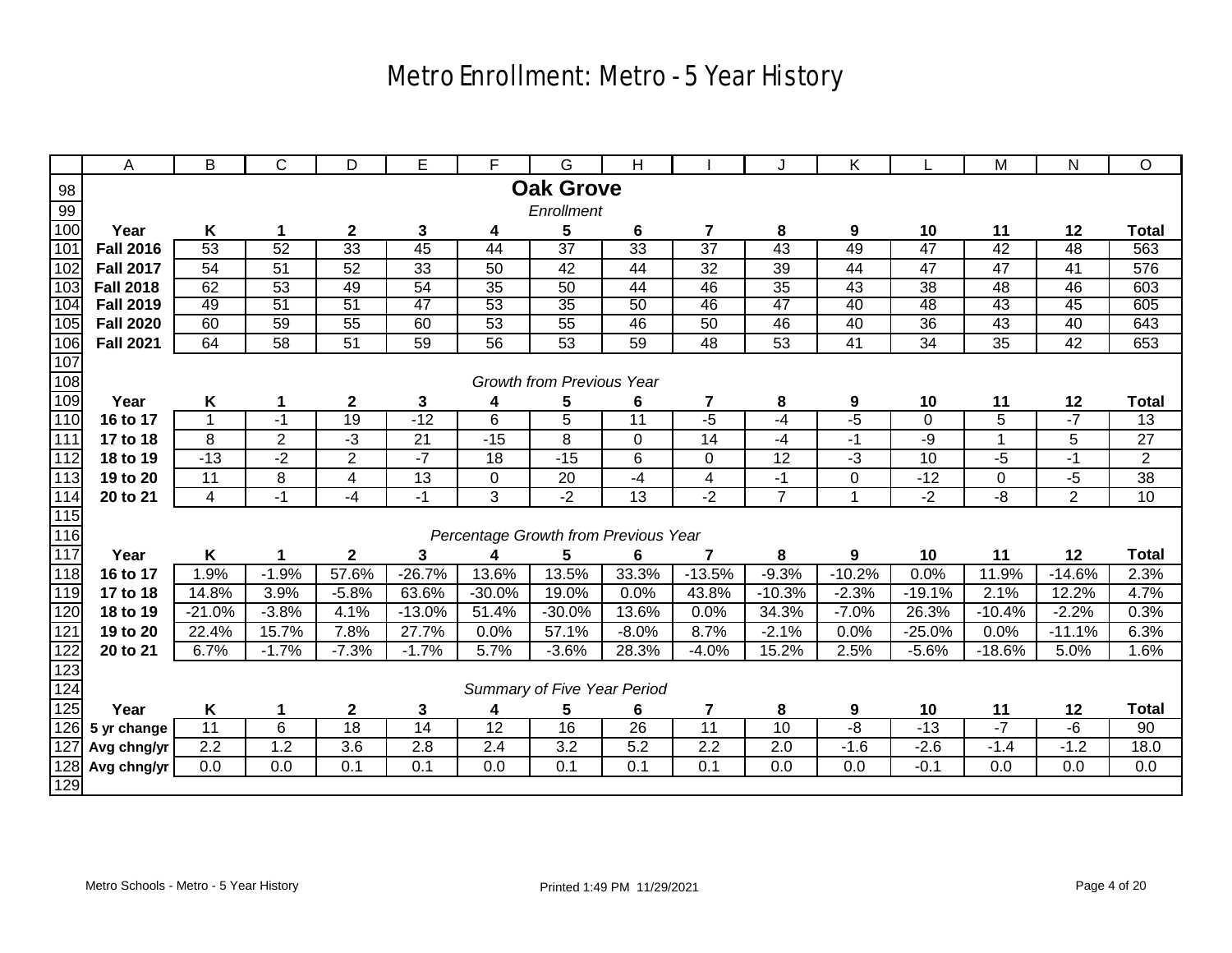|                   | A                | B              | С                       | D                | Е                       | F                                    | G                           | H                       |                         |             | Κ           |             | M              | N           | O               |
|-------------------|------------------|----------------|-------------------------|------------------|-------------------------|--------------------------------------|-----------------------------|-------------------------|-------------------------|-------------|-------------|-------------|----------------|-------------|-----------------|
| 130               |                  |                |                         |                  |                         |                                      | <b>Grace Lutheran</b>       |                         |                         |             |             |             |                |             |                 |
| 131               |                  |                |                         |                  |                         |                                      | Enrollment                  |                         |                         |             |             |             |                |             |                 |
| 132               |                  |                |                         |                  |                         |                                      |                             |                         |                         |             |             |             |                |             |                 |
| 133               | Year             | K              | 1                       | $\mathbf{2}$     | $\mathbf{3}$            | 4                                    | 5                           | $6\phantom{a}$          | $\overline{7}$          | 8           | 9           | 10          | 11             | 12          | <b>Total</b>    |
| 134               | <b>Fall 2016</b> | 10             | $\mathbf{1}$            | 10               | $\overline{8}$          | $\overline{10}$                      | $\overline{11}$             | 3                       | $\overline{\mathbf{4}}$ | 6           |             |             |                |             | 63              |
| 135               | <b>Fall 2017</b> | $\overline{7}$ | 9                       | $\overline{2}$   | $\,6$                   | 8                                    | $\overline{13}$             | $\overline{\mathbf{4}}$ | $\mathbf 0$             | 4           |             |             |                |             | 53              |
| 136               | <b>Fall 2018</b> | 11             | 6                       | 9                | 4                       | $\overline{\mathbf{4}}$              | 6                           | 11                      | 3                       | $\mathbf 0$ |             |             |                |             | 54              |
| 137               | <b>Fall 2019</b> | 4              | 10                      | 6                | 8                       | 3                                    | 3                           | $\overline{\mathbf{4}}$ | $\overline{7}$          | 0           |             |             |                |             | 45              |
| 138               | <b>Fall 2020</b> | 19             | 10                      | 15               | 6                       | 14                                   | $\overline{\mathbf{4}}$     | $\overline{2}$          | 5                       | 5           |             |             |                |             | $\overline{80}$ |
| 139               | <b>Fall 2021</b> | 5              | 13                      | 8                | 13                      | 5                                    | 12                          | 4                       | $\overline{\mathbf{4}}$ | 5           |             |             |                |             | 69              |
| $\frac{140}{141}$ |                  |                |                         |                  |                         |                                      |                             |                         |                         |             |             |             |                |             |                 |
|                   |                  |                |                         |                  |                         |                                      | Growth from Previous Year   |                         |                         |             |             |             |                |             |                 |
| 142               | Year             | Κ              | 1                       | $\boldsymbol{2}$ | 3                       | 4                                    | 5                           | 6                       | $\overline{\mathbf{r}}$ | 8           | 9           | 10          | 11             | 12          | <b>Total</b>    |
| 143               | 16 to 17         | $-3$           | 8                       | -8               | $-2$                    | $-2$                                 | $\overline{2}$              | $\mathbf{1}$            | $-4$                    | $-2$        | $\mathbf 0$ | $\mathbf 0$ | $\mathbf 0$    | 0           | $-10$           |
| 144               | 17 to 18         | $\overline{4}$ | $-3$                    | $\overline{7}$   | $-2$                    | $-4$                                 | $-7$                        | $\overline{7}$          | 3                       | $-4$        | $\mathbf 0$ | $\mathbf 0$ | $\mathbf 0$    | $\mathbf 0$ | 1               |
| 145               | 18 to 19         | $-7$           | $\overline{\mathbf{4}}$ | $-3$             | $\overline{\mathbf{4}}$ | $-1$                                 | $-3$                        | $-7$                    | $\overline{\mathbf{4}}$ | 0           | $\mathbf 0$ | $\Omega$    | $\overline{0}$ | $\mathbf 0$ | -9              |
| 146               | 19 to 20         | 15             | 0                       | $\boldsymbol{9}$ | $-2$                    | 11                                   | $\mathbf 1$                 | $-2$                    | $-2$                    | 5           | 0           | $\mathbf 0$ | 0              | 0           | 35              |
| $\frac{147}{148}$ | 20 to 21         | $-14$          | $\overline{3}$          | $-7$             | $\overline{7}$          | -9                                   | 8                           | $\overline{2}$          | $-1$                    | 0           | $\mathbf 0$ | 0           | $\mathbf 0$    | $\mathbf 0$ | $-11$           |
|                   |                  |                |                         |                  |                         |                                      |                             |                         |                         |             |             |             |                |             |                 |
| 149               |                  |                |                         |                  |                         | Percentage Growth from Previous Year |                             |                         |                         |             |             |             |                |             |                 |
| 150               | Year             | K              |                         | $\mathbf 2$      | 3                       | 4                                    | 5                           | 6                       | 7                       | 8           | 9           | 10          | 11             | 12          | <b>Total</b>    |
| 151               | 16 to 17         | $-30.0%$       | 800.0%                  | $-80.0%$         | $-25.0%$                | $-20.0%$                             | 18.2%                       | 33.3%                   | $-100.0\%$              | $-33.3%$    | 0.0%        | 0.0%        | 0.0%           | 0.0%        | $-15.9%$        |
| 152               | 17 to 18         | 57.1%          | $-33.3%$                | 350.0%           | $-33.3%$                | $-50.0%$                             | $-53.8%$                    | 175.0%                  | #DIV/0!                 | $-100.0%$   | 0.0%        | 0.0%        | 0.0%           | 0.0%        | 1.9%            |
| 153               | 18 to 19         | $-63.6%$       | 66.7%                   | $-33.3%$         | 100.0%                  | $-25.0%$                             | $-50.0%$                    | $-63.6%$                | 133.3%                  | 0.0%        | 0.0%        | 0.0%        | 0.0%           | 0.0%        | $-16.7%$        |
| 154               | 19 to 20         | 375.0%         | 0.0%                    | 150.0%           | $-25.0%$                | 366.7%                               | 33.3%                       | $-50.0%$                | $-28.6%$                | #DIV/0!     | #DIV/0!     | #DIV/0!     | #DIV/0!        | #DIV/0!     | 77.8%           |
| 155<br>156        | 20 to 21         | $-73.7%$       | 30.0%                   | $-46.7%$         | 116.7%                  | $-64.3%$                             | 200.0%                      | 100.0%                  | $-20.0%$                | 0.0%        | #DIV/0!     | #DIV/0!     | #DIV/0!        | #DIV/0!     | $-13.8%$        |
|                   |                  |                |                         |                  |                         |                                      |                             |                         |                         |             |             |             |                |             |                 |
| 157               |                  |                |                         |                  |                         |                                      | Summary of Five Year Period |                         |                         |             |             |             |                |             |                 |
| 158               | Year             | K              | 1                       | $\mathbf 2$      | 3                       | 4                                    | 5                           | 6                       | 7                       | 8           | 9           | 10          | 11             | 12          | <b>Total</b>    |
| 159               | 5 yr change      | $-5$           | $\overline{12}$         | $-2$             | $\overline{5}$          | $-5$                                 |                             | 1                       | 0                       | $-1$        | $\mathbf 0$ | 0           | 0              | 0           | 6               |
|                   | 160 Avg chng/yr  | $-1.0$         | 2.4                     | $-0.4$           | 1.0                     | $-1.0$                               | 0.2                         | 0.2                     | 0.0                     | $-0.2$      | 0.0         | 0.0         | 0.0            | 0.0         | 1.2             |
| 161               | Avg chng/yr      | $-10.7%$       | $29.4\%$                | $-4.8%$          | 13.3%                   | $-13.6%$                             | 2.4%                        | 4.3%                    | 0.0%                    | $-6.0%$     | #DIV/0!     | #DIV/0!     | #DIV/0!        | #DIV/0!     | 2.0%            |
| 162               |                  |                |                         |                  |                         |                                      |                             |                         |                         |             |             |             |                |             |                 |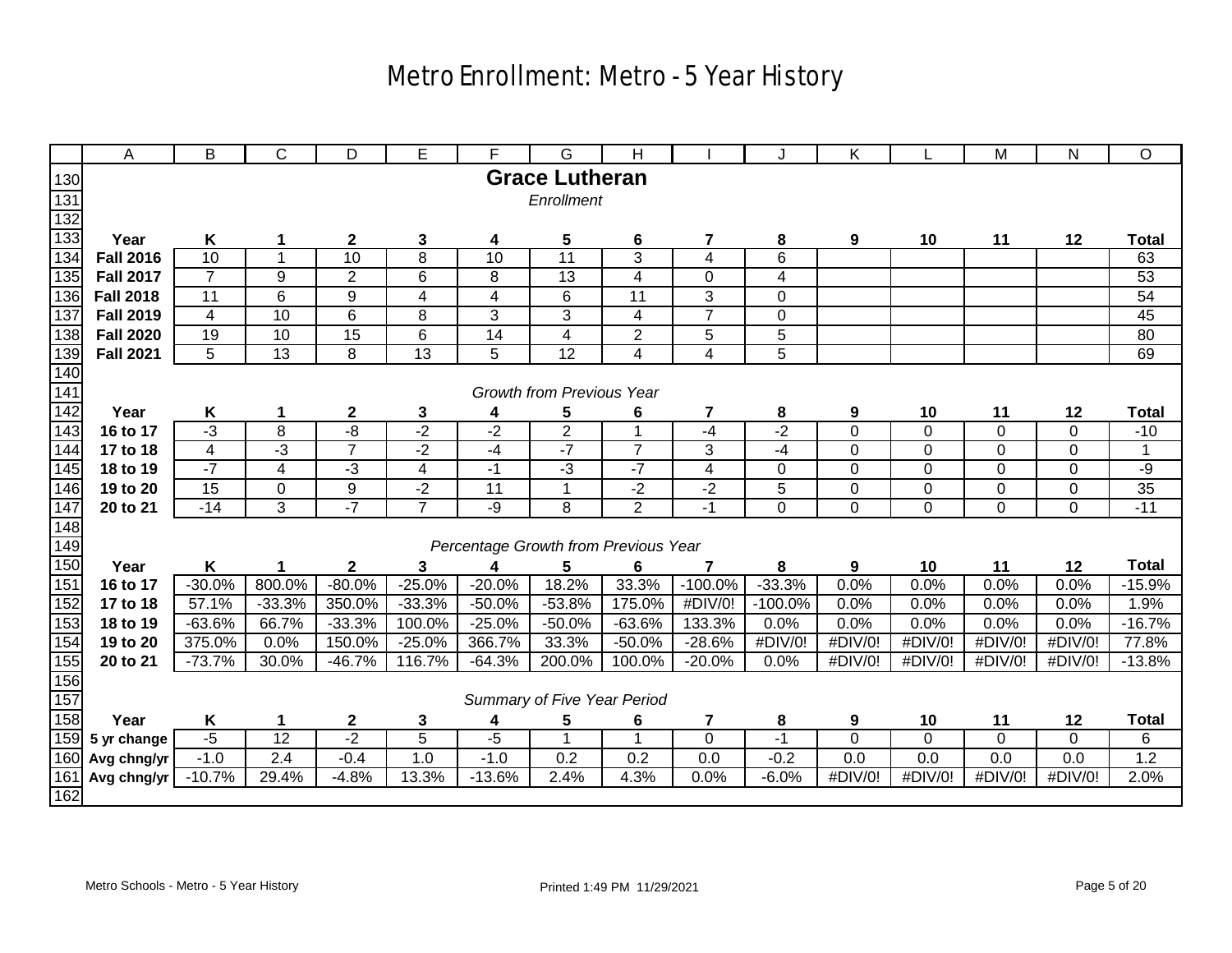|                   | Α                   | B              | C               | D                                   | Е               | F               | G                                    | н               |                 | J          | Κ                   |                 | M              | N                     | O              |
|-------------------|---------------------|----------------|-----------------|-------------------------------------|-----------------|-----------------|--------------------------------------|-----------------|-----------------|------------|---------------------|-----------------|----------------|-----------------------|----------------|
| 163               |                     |                |                 |                                     |                 |                 | <b>John Paul II Catholic Schools</b> |                 |                 |            |                     |                 |                |                       |                |
| 164               |                     |                |                 |                                     |                 |                 | Enrollment                           |                 |                 |            |                     |                 |                |                       |                |
| 165               |                     |                |                 |                                     |                 |                 |                                      |                 |                 |            |                     |                 |                |                       |                |
| 166               | Year                | Κ              | 1               | $\boldsymbol{2}$                    | 3               | 4               | 5                                    | 6               | $\overline{7}$  | 8          | 9                   | 10              | 11             | 12                    | <b>Total</b>   |
| 167               | <b>Fall 2016</b>    | 85             | 101             | $\overline{71}$                     | 59              | 84              | 98                                   | 86              | 82              | 88         | 93                  | $\overline{73}$ | 86             | $\overline{78}$       | 1,084          |
| 168               | <b>Fall 2017</b>    | 107            | 79              | 100                                 | 70              | 61              | 81                                   | 101             | 87              | 85         | 98                  | 90              | 75             | 83                    | 1,117          |
| 169               | <b>Fall 2018</b>    | 98             | 100             | 79                                  | 92              | 67              | 61                                   | 82              | 107             | 83         | 92                  | 96              | 89             | 73                    | 1,119          |
| 170               | <b>Fall 2019</b>    | 91             | 93              | 100                                 | $\overline{75}$ | 88              | 68                                   | 62              | $\overline{75}$ | 102        | $\overline{87}$     | 87              | 96             | 86                    | 1,110          |
| 171               | <b>Fall 2020</b>    | 97             | 91              | 90                                  | 92              | $\overline{74}$ | 77                                   | 72              | 63              | 74         | 99                  | 76              | 79             | 94                    | 1,078          |
| 172               | <b>Fall 2021</b>    | 89             | 98              | 93                                  | 90              | 90              | 73                                   | 77              | $\overline{75}$ | 69         | 79                  | 95              | 73             | 81                    | 1,082          |
| 173               |                     |                |                 |                                     |                 |                 |                                      |                 |                 |            |                     |                 |                |                       |                |
| 174               |                     |                |                 |                                     |                 |                 | <b>Growth from Previous Year</b>     |                 |                 |            |                     |                 |                |                       |                |
| 175               | Year                | Κ              | 1               | $\boldsymbol{2}$                    | 3               | 4               | 5                                    | 6               | 7               | 8          | 9                   | 10              | 11             | 12                    | <b>Total</b>   |
| 176               | 16 to 17            | 22             | $-22$           | 29                                  | $\overline{11}$ | $-23$           | $-17$                                | $\overline{15}$ | 5               | $-3$       | 5                   | 17              | $-11$          | 5                     | 33             |
| $\frac{177}{177}$ | 17 to 18            | $-9$           | $\overline{21}$ | $-21$                               | $\overline{22}$ | 6               | $-20$                                | $-19$           | $\overline{20}$ | $-2$       | $-6$                | 6               | 14             | $-10$                 | $\overline{2}$ |
| 178               | 18 to 19            | $-7$           | $-7$            | $\overline{21}$                     | $-17$           | 21              | $\overline{7}$                       | $-20$           | $-32$           | 19         | $-5$                | $-9$            | $\overline{7}$ | 13                    | $-9$           |
| 179               | 19 to 20            | 6              | $-2$            | $-10$                               | 17              | $-14$           | 9                                    | 10              | $-12$           | $-28$      | 12                  | $-11$           | $-17$          | 8                     | $-32$          |
| 180               | 20 to 21            | $-\frac{8}{3}$ | $\overline{7}$  | 3                                   | $-2$            | 16              | $-4$                                 | 5               | $\overline{12}$ | $-5$       | $-20$               | 19              | $-6$           | $-13$                 | $\overline{4}$ |
| 181               |                     |                |                 |                                     |                 |                 |                                      |                 |                 |            |                     |                 |                |                       |                |
| 182               |                     |                |                 |                                     |                 |                 | Percentage Growth from Previous Year |                 |                 |            |                     |                 |                |                       |                |
| 183               | Year                | Κ              |                 | $\mathbf{2}$                        | 3               | 4               | 5                                    | 6               | 7               | 8          | 9                   | 10              | 11             | 12                    | <b>Total</b>   |
| 184               | 16 to 17            | 25.9%          | $-21.8%$        | 40.8%                               | 18.6%           | $-27.4%$        | $-17.3%$                             | 17.4%           | 6.1%            | $-3.4%$    | 5.4%                | 23.3%           | $-12.8%$       | 6.4%                  | 3.0%           |
| 185               | 17 to 18            | $-8.4%$        | 26.6%           | $-21.0%$                            | 31.4%           | 9.8%            | $-24.7%$                             | $-18.8%$        | 23.0%           | $-2.4%$    | $-6.1%$             | 6.7%            | 18.7%          | $-12.0%$              | 0.2%           |
| 186               | 18 to 19            | $-7.1%$        | $-7.0%$         | 26.6%                               | $-18.5%$        | 31.3%           | 11.5%                                | $-24.4%$        | $-29.9%$        | 22.9%      | $-5.4%$             | $-9.4%$         | 7.9%           | 17.8%                 | $-0.8%$        |
| 187               | 19 to 20            | 6.6%           | $-2.2%$         | $-10.0%$                            | 22.7%           | $-15.9%$        | 13.2%                                | 16.1%           | $-16.0%$        | $-27.5%$   | 13.8%               | $-12.6%$        | $-17.7%$       | 9.3%                  | $-2.9%$        |
| 188               | 20 to 21            | $-8.2%$        | 7.7%            | 3.3%                                | $-2.2%$         | 21.6%           | $-5.2%$                              | 6.9%            | 19.0%           | $-6.8%$    | $-20.2%$            | 25.0%           | $-7.6%$        | $-13.8%$              | 0.4%           |
| 189<br>190        |                     |                |                 |                                     |                 |                 | Summary of Five Year Period          |                 |                 |            |                     |                 |                |                       |                |
| 191               |                     |                |                 |                                     |                 |                 |                                      |                 |                 |            |                     |                 |                |                       | <b>Total</b>   |
| 192               | Year<br>5 yr change | Κ<br>4         | $-10$           | $\boldsymbol{2}$<br>$\overline{19}$ | 3<br>33         | 4<br>$-10$      | 5<br>$-21$                           | 6<br>$-14$      | 7<br>$-19$      | 8<br>$-14$ | 9<br>$6\phantom{1}$ | 10<br>3         | 11<br>$-7$     | 12<br>$\overline{16}$ | -6             |
| 193               | Avg chng/yr         | 0.8            | $-2$            | 3.8                                 | 6.6             | $-2$            | $-4.2$                               | $-2.8$          | $-3.8$          | $-2.8$     | 1.2                 | 0.6             | $-1.4$         | 3.2                   | $-1.2$         |
| 194               | Avg chng/yr         | 0.8%           | $-2.1%$         | 4.3%                                | 8.3%            | $-2.6%$         | $-5.5%$                              | $-3.5%$         | $-4.7%$         | $-3.4%$    | 1.3%                | 0.7%            | $-1.7%$        | 3.9%                  | $-0.1%$        |
| 195               |                     |                |                 |                                     |                 |                 |                                      |                 |                 |            |                     |                 |                |                       |                |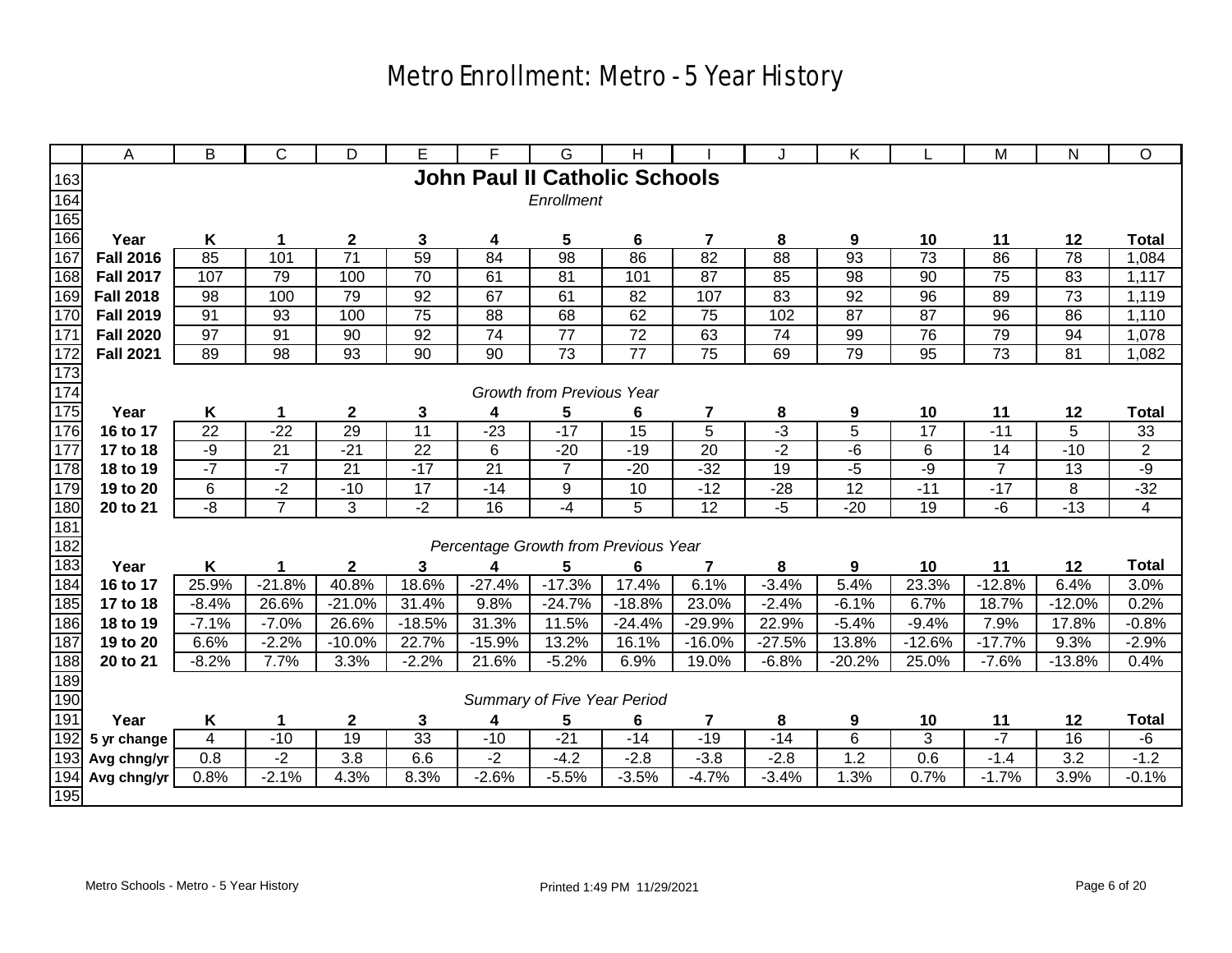|                                      | A                | B               | C               | D                | Е              | F                                    | G                                | Н               |                         | J               | Κ               |                 | M                       | N               | O            |
|--------------------------------------|------------------|-----------------|-----------------|------------------|----------------|--------------------------------------|----------------------------------|-----------------|-------------------------|-----------------|-----------------|-----------------|-------------------------|-----------------|--------------|
| 196                                  |                  |                 |                 |                  |                |                                      | <b>Moorhead Schools</b>          |                 |                         |                 |                 |                 |                         |                 |              |
| 197                                  |                  |                 |                 |                  |                |                                      | Enrollment                       |                 |                         |                 |                 |                 |                         |                 |              |
| 198                                  |                  |                 |                 |                  |                |                                      |                                  |                 |                         |                 |                 |                 |                         |                 |              |
| 199                                  | Year             | K               | 1               | $\boldsymbol{2}$ | $\mathbf 3$    | 4                                    | 5                                | 6               | $\overline{\mathbf{r}}$ | 8               | 9               | 10              | 11                      | 12              | <b>Total</b> |
| 200                                  | <b>Fall 2016</b> | 491             | 599             | 537              | 538            | 525                                  | 499                              | 459             | 478                     | 476             | 465             | 503             | 447                     | 472             | 6,489        |
| 201                                  | <b>Fall 2017</b> | 549             | 499             | 601              | 543            | 524                                  | 540                              | 515             | 468                     | 484             | 493             | 459             | 485                     | 454             | 6,614        |
| 202                                  | <b>Fall 2018</b> | 563             | 557             | 505              | 603            | 551                                  | 545                              | 542             | 529                     | 471             | 504             | 494             | 469                     | 499             | 6,832        |
| 203                                  | <b>Fall 2019</b> | 600             | 566             | 577              | 505            | 623                                  | 572                              | 558             | 558                     | 544             | 492             | 500             | 492                     | 500             | 7,087        |
| 204                                  | <b>Fall 2020</b> | 562             | 584             | 540              | 536            | 478                                  | 594                              | 546             | $\overline{527}$        | 541             | 537             | 490             | 496                     | 511             | 6,942        |
| 205                                  | <b>Fall 2021</b> | 578             | 555             | 587              | 538            | 557                                  | 495                              | 597             | 542                     | 547             | 560             | 552             | 508                     | 546             | 7,162        |
|                                      |                  |                 |                 |                  |                |                                      |                                  |                 |                         |                 |                 |                 |                         |                 |              |
|                                      |                  |                 |                 |                  |                |                                      | <b>Growth from Previous Year</b> |                 |                         |                 |                 |                 |                         |                 |              |
| 206<br>207<br>208                    | Year             | K               | 1               | $\boldsymbol{2}$ | 3              | 4                                    | 5                                | 6               | 7                       | 8               | 9               | 10              | 11                      | 12              | <b>Total</b> |
| $\frac{209}{210}$                    | 16 to 17         | 58              | $-100$          | 64               | 5              | $-1$                                 | 41                               | 56              | $-10$                   | 8               | $\overline{28}$ | $-44$           | 38                      | $-18$           | 125          |
|                                      | 17 to 18         | $\overline{14}$ | $\overline{58}$ | $-96$            | 60             | $\overline{27}$                      | 5                                | $\overline{27}$ | 61                      | $-13$           | $\overline{11}$ | $\overline{35}$ | $-16$                   | 45              | 218          |
| 211                                  | 18 to 19         | 37              | 9               | 72               | $-98$          | 72                                   | 27                               | 16              | 29                      | 73              | $-12$           | 6               | 23                      | $\mathbf{1}$    | 255          |
|                                      | 19 to 20         | $-38$           | 18              | $-37$            | 31             | $-145$                               | 22                               | $-12$           | $-31$                   | $-3$            | 45              | $-10$           | $\overline{\mathbf{4}}$ | 11              | $-145$       |
|                                      | 20 to 21         | $\overline{16}$ | $-29$           | 47               | $\overline{2}$ | 79                                   | $-99$                            | 51              | 15                      | $\overline{6}$  | $\overline{23}$ | 62              | $\overline{12}$         | $\overline{35}$ | 220          |
|                                      |                  |                 |                 |                  |                |                                      |                                  |                 |                         |                 |                 |                 |                         |                 |              |
| 212<br>213<br>215<br>216<br>217      |                  |                 |                 |                  |                | Percentage Growth from Previous Year |                                  |                 |                         |                 |                 |                 |                         |                 |              |
|                                      | Year             | Κ               | 1               | $\mathbf{2}$     | 3              | 4                                    | 5                                | 6               | 7                       | 8               | 9               | 10              | 11                      | 12              | <b>Total</b> |
|                                      | 16 to 17         | 11.8%           | $-16.7%$        | 11.9%            | 0.9%           | $-0.2%$                              | 8.2%                             | 12.2%           | $-2.1%$                 | 1.7%            | 6.0%            | $-8.7%$         | 8.5%                    | $-3.8%$         | 1.9%         |
| 218                                  | 17 to 18         | 2.6%            | 11.6%           | $-16.0%$         | 11.0%          | 5.2%                                 | 0.9%                             | 5.2%            | 13.0%                   | $-2.7%$         | 2.2%            | 7.6%            | $-3.3%$                 | 9.9%            | 3.3%         |
| 219<br>220                           | 18 to 19         | 6.6%            | 1.6%            | 14.3%            | $-16.3%$       | 13.1%                                | 5.0%                             | 3.0%            | 5.5%                    | 15.5%           | $-2.4%$         | 1.2%            | 4.9%                    | 0.2%            | 3.7%         |
|                                      | 19 to 20         | $-6.3%$         | 3.2%            | $-6.4%$          | 6.1%           | $-23.3%$                             | 3.8%                             | $-2.2%$         | $-5.6%$                 | $-0.6%$         | 9.1%            | $-2.0%$         | 0.8%                    | 2.2%            | $-2.0%$      |
|                                      | 20 to 21         | 2.8%            | $-5.0%$         | 8.7%             | 0.4%           | 16.5%                                | $-16.7%$                         | 9.3%            | 2.8%                    | 1.1%            | 4.3%            | 12.7%           | 2.4%                    | 6.8%            | 3.2%         |
| $\frac{1}{221}$<br>$\frac{223}{224}$ |                  |                 |                 |                  |                |                                      |                                  |                 |                         |                 |                 |                 |                         |                 |              |
|                                      |                  |                 |                 |                  |                |                                      | Summary of Five Year Period      |                 |                         |                 |                 |                 |                         |                 |              |
|                                      | Year             | Κ               | 1               | $\boldsymbol{2}$ | 3              | 4                                    | 5                                | 6               | 7                       | 8               | 9               | 10              | 11                      | 12              | <b>Total</b> |
| 225                                  | 5 yr change      | 87              | $-44$           | 50               | $\pmb{0}$      | 32                                   | -4                               | 138             | 64                      | $\overline{71}$ | $\overline{95}$ | 49              | 61                      | $\overline{74}$ | 673          |
| 226                                  | Avg chng/yr      | 17.4            | $-8.8$          | 10.0             | 0.0            | 6.4                                  | $-0.8$                           | 27.6            | 12.8                    | 14.2            | 19.0            | 9.8             | 12.2                    | 14.8            | 134.6        |
| 227                                  | Avg chng/yr      | 3.1%            | $-1.6%$         | 1.8%             | 0.0%           | .2%                                  | $-0.1%$                          | 5.1%            | 2.5%                    | 2.8%            | 3.7%            | 2.0%            | 2.5%                    | 3.0%            | 2.0%         |
| 228                                  |                  |                 |                 |                  |                |                                      |                                  |                 |                         |                 |                 |                 |                         |                 |              |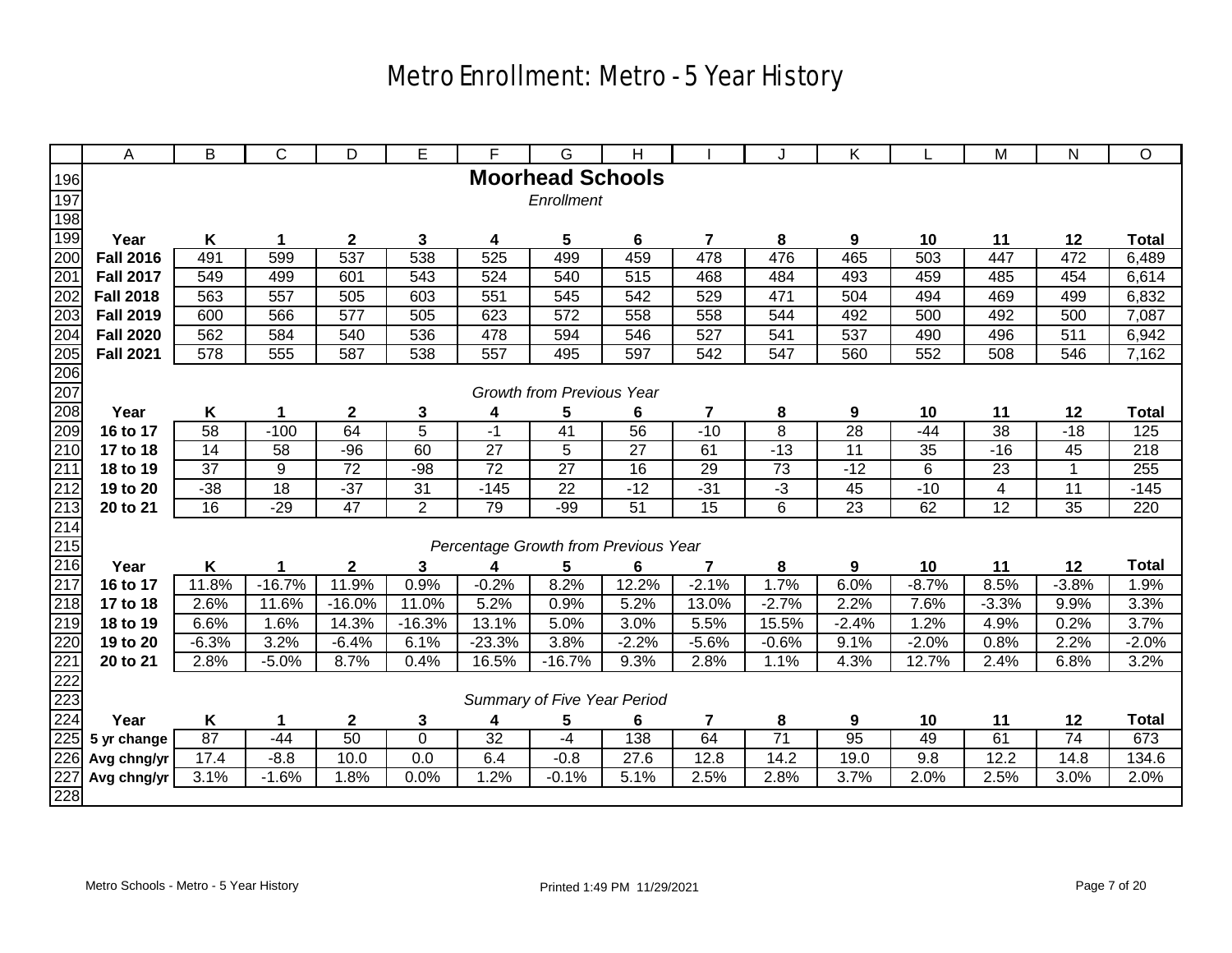|                                        | A                | B               | С                | D                | E           | F                                    | G                                | н               |                         | J               | Κ               |                 | M               | N               | O               |
|----------------------------------------|------------------|-----------------|------------------|------------------|-------------|--------------------------------------|----------------------------------|-----------------|-------------------------|-----------------|-----------------|-----------------|-----------------|-----------------|-----------------|
|                                        |                  |                 |                  |                  |             | <b>West Fargo Public Schools</b>     |                                  |                 |                         |                 |                 |                 |                 |                 |                 |
| $\frac{229}{230}$                      |                  |                 |                  |                  |             |                                      | Enrollment                       |                 |                         |                 |                 |                 |                 |                 |                 |
| 231                                    |                  |                 |                  |                  |             |                                      |                                  |                 |                         |                 |                 |                 |                 |                 |                 |
| 232                                    | Year             | K               | 1                | $\boldsymbol{2}$ | $\mathbf 3$ | 4                                    | 5                                | 6               | $\overline{7}$          | 8               | 9               | 10              | 11              | 12              | <b>Total</b>    |
| 233                                    | <b>Fall 2016</b> | 862             | 905              | 869              | 807         | 781                                  | $\overline{716}$                 | 712             | 684                     | 669             | 678             | 611             | 621             | 580             | 9495            |
| 234                                    | <b>Fall 2017</b> | 968             | 911              | 870              | 906         | 849                                  | 849                              | 836             | 743                     | 766             | 710             | 709             | 666             | 655             | 10,438          |
| 235                                    | <b>Fall 2018</b> | 966             | 917              | 863              | 905         | 850                                  | 839                              | 829             | 755                     | 765             | 705             | 722             | 681             | 658             | 10,455          |
| 236                                    | <b>Fall 2019</b> | 1,041           | 1,027            | 986              | 920         | 890                                  | 936                              | 902             | 835                     | 836             | 762             | 775             | 702             | 697             | 11,309          |
| 237                                    | <b>Fall 2020</b> | 1,028           | $\overline{975}$ | 985              | 956         | 895                                  | 872                              | 939             | 894                     | 833             | 844             | 773             | 748             | 749             | 11,491          |
| 238                                    | <b>Fall 2021</b> | 1,082           | 1,030            | 1,032            | 1,010       | 976                                  | 922                              | 893             | 946                     | 905             | 870             | 857             | 757             | 800             | 12,080          |
|                                        |                  |                 |                  |                  |             |                                      |                                  |                 |                         |                 |                 |                 |                 |                 |                 |
|                                        |                  |                 |                  |                  |             |                                      | <b>Growth from Previous Year</b> |                 |                         |                 |                 |                 |                 |                 |                 |
| $\frac{239}{240}$<br>$\frac{240}{241}$ | Year             | Κ               | 1                | $\mathbf 2$      | 3           | 4                                    | 5                                | 6               | $\overline{\mathbf{r}}$ | 8               | 9               | 10              | 11              | 12              | <b>Total</b>    |
| 242                                    | 16 to 17         | 106             | 6                | $\mathbf{1}$     | 99          | 68                                   | 133                              | 124             | 59                      | 97              | $\overline{32}$ | 98              | 45              | $\overline{75}$ | 943             |
| 243                                    | 17 to 18         | $-2$            | $\overline{6}$   | $-7$             | $-1$        | $\mathbf{1}$                         | $-10$                            | $-7$            | 12                      | $-1$            | $-5$            | $\overline{13}$ | $\overline{15}$ | 3               | $\overline{17}$ |
| 244                                    | 18 to 19         | $\overline{75}$ | 110              | 123              | 15          | 40                                   | 97                               | $\overline{73}$ | 80                      | $\overline{71}$ | 57              | 53              | 21              | 39              | 854             |
| 245                                    | 19 to 20         | $-13$           | $-52$            | $-1$             | 36          | 5                                    | $-64$                            | 37              | 59                      | $-3$            | 82              | $-2$            | 46              | 52              | 182             |
|                                        | 20 to 21         | 54              | $\overline{55}$  | $\overline{47}$  | 54          | 81                                   | $\overline{50}$                  | $-46$           | 52                      | $\overline{72}$ | 26              | 84              | 9               | 51              | 589             |
| $\frac{246}{247}$                      |                  |                 |                  |                  |             |                                      |                                  |                 |                         |                 |                 |                 |                 |                 |                 |
|                                        |                  |                 |                  |                  |             | Percentage Growth from Previous Year |                                  |                 |                         |                 |                 |                 |                 |                 |                 |
| 249                                    | Year             | Κ               | 1                | $\mathbf 2$      | 3           | 4                                    | 5                                | 6               | 7                       | 8               | 9               | 10              | 11              | 12              | <b>Total</b>    |
| 250                                    | 16 to 17         | 12.3%           | 0.7%             | 0.1%             | 12.3%       | 8.7%                                 | 18.6%                            | 17.4%           | 8.6%                    | 14.5%           | 4.7%            | 16.0%           | 7.2%            | 12.9%           | 9.9%            |
| $\frac{251}{252}$                      | 17 to 18         | $-0.2%$         | 0.7%             | $-0.8%$          | $-0.1%$     | 0.1%                                 | $-1.2%$                          | $-0.8%$         | 1.6%                    | $-0.1%$         | $-0.7%$         | 1.8%            | 2.3%            | 0.5%            | 0.2%            |
|                                        | 18 to 19         | 7.8%            | 12.0%            | 14.3%            | 1.7%        | 4.7%                                 | 11.6%                            | 8.8%            | 10.6%                   | 9.3%            | 8.1%            | 7.3%            | 3.1%            | 5.9%            | 8.2%            |
| 253                                    | 19 to 20         | $-1.2%$         | $-5.1%$          | $-0.1%$          | 3.9%        | 0.6%                                 | $-6.8%$                          | 4.1%            | 7.1%                    | $-0.4%$         | 10.8%           | $-0.3%$         | 6.6%            | 7.5%            | 1.6%            |
|                                        | 20 to 21         | 5.3%            | 5.6%             | 4.8%             | 5.6%        | 9.1%                                 | 5.7%                             | $-4.9%$         | 5.8%                    | 8.6%            | 3.1%            | 10.9%           | 1.2%            | 6.8%            | 5.1%            |
| $\frac{254}{255}$                      |                  |                 |                  |                  |             |                                      |                                  |                 |                         |                 |                 |                 |                 |                 |                 |
|                                        |                  |                 |                  |                  |             |                                      | Summary of Five Year Period      |                 |                         |                 |                 |                 |                 |                 |                 |
| 257                                    | Year             | K               | 1                | $\mathbf{2}$     | 3           | 4                                    | 5                                | 6               | 7                       | 8               | 9               | 10              | 11              | 12              | <b>Total</b>    |
| 258                                    | 5 yr change      | 220             | 125              | 163              | 203         | 195                                  | 206                              | 181             | 262                     | 236             | 192             | 246             | 136             | 220             | 2585            |
| 259                                    | Avg chng/yr      | 44              | $\overline{25}$  | 32.6             | 40.6        | 39                                   | 41.2                             | 36.2            | 52.4                    | 47.2            | 38.4            | 49.2            | 27.2            | 44              | 517             |
| 260                                    | Avg chng/yr      | 4.4%            | 2.6%             | 3.5%             | 4.4%        | 4.5%                                 | 4.8%                             | 4.2%            | 6.5%                    | 5.9%            | 5.0%            | 6.6%            | 3.9%            | 6.4%            | 4.8%            |
| 261                                    |                  |                 |                  |                  |             |                                      |                                  |                 |                         |                 |                 |                 |                 |                 |                 |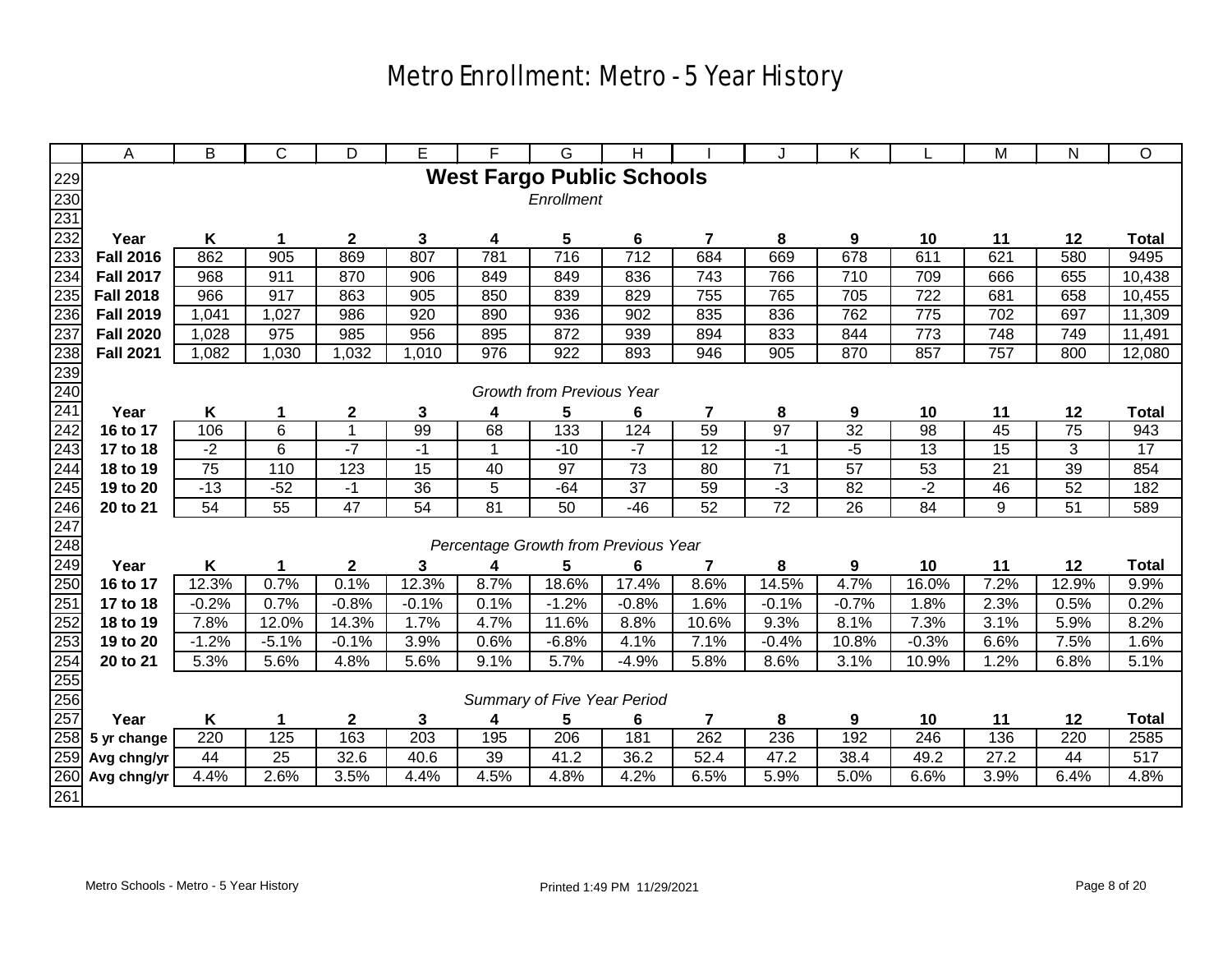|                          | A                | B              | C              | D            | E        | F                                    | G                                | Н            |                 |          | Κ               |                 | M              | N              | O            |
|--------------------------|------------------|----------------|----------------|--------------|----------|--------------------------------------|----------------------------------|--------------|-----------------|----------|-----------------|-----------------|----------------|----------------|--------------|
|                          |                  |                |                |              |          | Dilworth - Glyndon - Felton          |                                  |              |                 |          |                 |                 |                |                |              |
| $\frac{262}{263}$        |                  |                |                |              |          |                                      |                                  |              |                 |          |                 |                 |                |                |              |
| 264                      |                  |                |                |              |          |                                      | Enrollment                       |              |                 |          |                 |                 |                |                |              |
| 265                      | Year             | Κ              |                | $\mathbf{2}$ | 3        | 4                                    | 5                                | 6            | 7               | 8        | 9               | 10              | 11             | 12             | <b>Total</b> |
| 266                      | <b>Fall 2016</b> | 155            | 130            | 150          | 155      | 145                                  | 123                              | 136          | 116             | 128      | 107             | 85              | 107            | 91             | 1,628        |
| 267                      | <b>Fall 2017</b> | 151            | 138            | 124          | 150      | 149                                  | 140                              | 121          | 130             | 114      | 123             | 104             | 81             | 98             | 1,623        |
| 268                      | <b>Fall 2018</b> | 121            | 137            | 135          | 122      | 142                                  | 140                              | 137          | 121             | 129      | 113             | 117             | 102            | 74             | 1,590        |
| 269                      | <b>Fall 2019</b> | 137            | 105            | 133          | 128      | 116                                  | 137                              | 136          | 134             | 117      | 123             | 105             | 113            | 99             | 1,583        |
| 270                      | <b>Fall 2020</b> | 129            | 124            | 109          | 136      | 129                                  | 117                              | 137          | 130             | 129      | 114             | 114             | 93             | 107            | 1,568        |
| 271                      | <b>Fall 2021</b> | 139            | 111            | 121          | 111      | 125                                  | 125                              | 119          | 139             | 132      | 121             | 113             | 109            | 90             | 1,555        |
| 272<br>273<br>274<br>275 |                  |                |                |              |          |                                      |                                  |              |                 |          |                 |                 |                |                |              |
|                          |                  |                |                |              |          |                                      | <b>Growth from Previous Year</b> |              |                 |          |                 |                 |                |                |              |
|                          | Year             | K              | 1              | $\mathbf{2}$ | 3        | 4                                    | 5                                | 6            | 7               | 8        | 9               | 10              | 11             | 12             | <b>Total</b> |
|                          | 16 to 17         | $-4$           | $\overline{8}$ | $-26$        | $-5$     | 4                                    | 17                               | $-15$        | $\overline{14}$ | $-14$    | $\overline{16}$ | $\overline{19}$ | $-26$          | $\overline{7}$ | $-5$         |
| 276                      | 17 to 18         | $-30$          | $-1$           | 11           | $-28$    | $-7$                                 | 0                                | 16           | -9              | 15       | $-10$           | 13              | 21             | $-24$          | $-33$        |
| 277                      | 18 to 19         | 16             | $-32$          | $-2$         | 6        | $-26$                                | $-3$                             | $-1$         | 13              | $-12$    | 10              | $-12$           | 11             | 25             | $-7$         |
| 278                      | 19 to 20         | $-\frac{8}{3}$ | 19             | $-24$        | 8        | $\overline{13}$                      | $-20$                            | $\mathbf{1}$ | $-4$            | 12       | $-9$            | 9               | $-20$          | $\overline{8}$ | $-15$        |
| 279<br>280<br>281        | 20 to 21         | 10             | $-13$          | 12           | $-25$    | $-4$                                 | 8                                | $-18$        | 9               | 3        | $\overline{7}$  | -1              | 16             | $-17$          | $-13$        |
|                          |                  |                |                |              |          |                                      |                                  |              |                 |          |                 |                 |                |                |              |
|                          |                  |                |                |              |          | Percentage Growth from Previous Year |                                  |              |                 |          |                 |                 |                |                |              |
| 282                      | Year             | K              |                | $\mathbf{2}$ | 3        | 4                                    | 5                                | 6            | 7               | 8        | 9               | 10              | 11             | 12             | <b>Total</b> |
| 283                      | 16 to 17         | $-2.6%$        | 6.2%           | $-17.3%$     | $-3.2%$  | 2.8%                                 | 13.8%                            | $-11.0%$     | 12.1%           | $-10.9%$ | 15.0%           | 22.4%           | $-24.3%$       | 7.7%           | $-0.3%$      |
| 284                      | 17 to 18         | $-19.9%$       | $-0.7%$        | 8.9%         | $-18.7%$ | $-4.7%$                              | 0.0%                             | 13.2%        | $-6.9%$         | 13.2%    | $-8.1%$         | 12.5%           | 25.9%          | $-24.5%$       | $-2.0%$      |
| 285                      | 18 to 19         | 13.2%          | $-23.4%$       | $-1.5%$      | 4.9%     | $-18.3%$                             | $-2.1%$                          | $-0.7%$      | 10.7%           | $-9.3%$  | 8.8%            | $-10.3%$        | 10.8%          | 33.8%          | $-0.4%$      |
| 286                      | 19 to 20         | $-5.8%$        | 18.1%          | $-18.0%$     | 6.3%     | 11.2%                                | $-14.6%$                         | 0.7%         | $-3.0%$         | 10.3%    | $-7.3%$         | 8.6%            | $-17.7%$       | 8.1%           | $-0.9%$      |
| 287                      | 20 to 21         | 7.8%           | $-10.5%$       | 11.0%        | $-18.4%$ | $-3.1%$                              | 6.8%                             | $-13.1%$     | 6.9%            | 2.3%     | 6.1%            | $-0.9%$         | 17.2%          | $-15.9%$       | $-0.8%$      |
| 288                      |                  |                |                |              |          |                                      |                                  |              |                 |          |                 |                 |                |                |              |
| 289                      |                  |                |                |              |          |                                      | Summary of Five Year Period      |              |                 |          |                 |                 |                |                |              |
| 290                      | Year             | K              | 1              | $\mathbf{2}$ | 3        | 4                                    | 5                                | 6            | 7               | 8        | 9               | 10              | 11             | 12             | <b>Total</b> |
| 291                      | 5 yr change      | $-16$          | $-19$          | $-29$        | $-44$    | $-20$                                | $\overline{2}$                   | $-17$        | 23              | 4        | 14              | $\overline{28}$ | $\overline{2}$ | $-1$           | $-73$        |
| 292                      | Avg chng/yr      | $-3.2$         | $-3.8$         | $-5.8$       | $-8.8$   | $-4.0$                               | 0.4                              | $-3.4$       | 4.6             | 0.8      | 2.8             | 5.6             | 0.4            | $-0.2$         | $-14.6$      |
| 293                      | Avg chng/yr      | $-2.3%$        | $-3.1%$        | $-4.5%$      | $-6.6%$  | $-3.0%$                              | 0.3%                             | $-2.6%$      | 3.6%            | 0.6%     | 2.4%            | 5.3%            | 0.4%           | $-0.2%$        | $-0.9%$      |
| 294                      |                  |                |                |              |          |                                      |                                  |              |                 |          |                 |                 |                |                |              |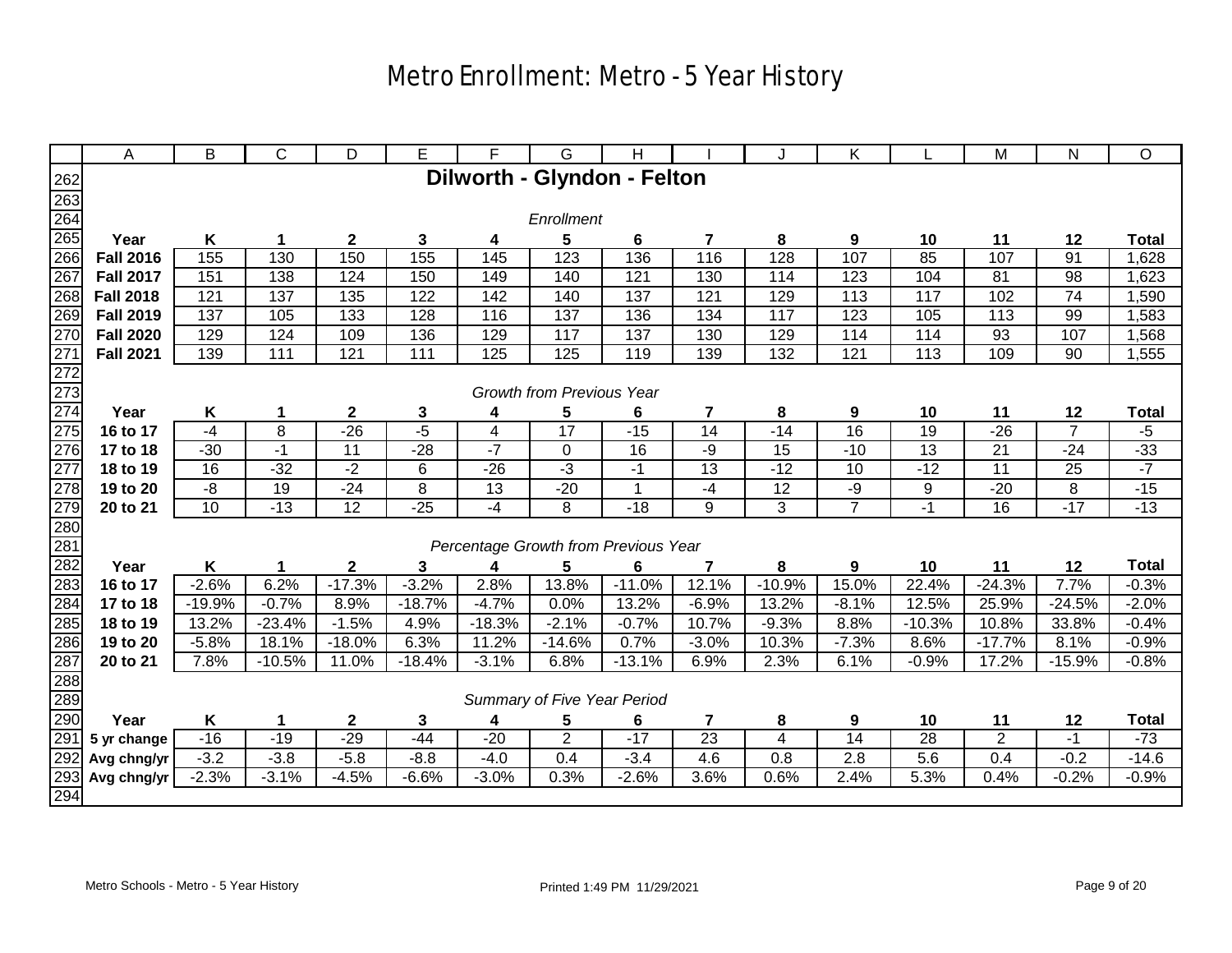|                          | A                | B        | С               | D                | Е               | F                | G                                    | н                       |                         |                 | Κ              |             | M           | N              | O              |
|--------------------------|------------------|----------|-----------------|------------------|-----------------|------------------|--------------------------------------|-------------------------|-------------------------|-----------------|----------------|-------------|-------------|----------------|----------------|
|                          |                  |          |                 |                  |                 |                  | <b>St. Joseph's Catholic School</b>  |                         |                         |                 |                |             |             |                |                |
|                          |                  |          |                 |                  |                 |                  |                                      |                         |                         |                 |                |             |             |                |                |
| 295<br>296<br>297<br>298 |                  |          |                 |                  |                 |                  | Enrollment                           |                         |                         |                 |                |             |             |                |                |
|                          | Year             | K        | 1               | $\boldsymbol{2}$ | 3               | 4                | 5                                    | 6                       | $\overline{\mathbf{z}}$ | 8               | 9              | 10          | 11          | 12             | <b>Total</b>   |
| 299                      | <b>Fall 2016</b> | 31       | 25              | $\overline{25}$  | $\overline{23}$ | 22               | 24                                   | 14                      | 14                      | 20              |                |             |             |                | 198            |
| 300                      | <b>Fall 2017</b> | 34       | 23              | 28               | 28              | 27               | 20                                   | 21                      | 13                      | 16              |                |             |             |                | 210            |
| 301                      | <b>Fall 2018</b> | 24       | 33              | 19               | 21              | 24               | 23                                   | 17                      | 18                      | $\overline{12}$ |                |             |             |                | 191            |
| 302                      | <b>Fall 2019</b> | 29       | 20              | $\overline{31}$  | 16              | 20               | 20                                   | 21                      | 18                      | 18              |                |             |             |                | 193            |
| 303                      | <b>Fall 2020</b> | 24       | 28              | 23               | 32              | 16               | 19                                   | 20                      | 20                      | 15              |                |             |             |                | 197            |
| 304                      | <b>Fall 2021</b> | 27       | $\overline{19}$ | 30               | 19              | $\overline{33}$  | $\overline{13}$                      | $\overline{16}$         | $\overline{17}$         | 20              |                |             |             |                | 194            |
| 305                      |                  |          |                 |                  |                 |                  |                                      |                         |                         |                 |                |             |             |                |                |
| 306                      |                  |          |                 |                  |                 |                  | Growth from Previous Year            |                         |                         |                 |                |             |             |                |                |
| 307                      | Year             | Κ        | 1               | $\boldsymbol{2}$ | 3               | 4                | 5                                    | 6                       | $\overline{\mathbf{r}}$ | 8               | 9              | 10          | 11          | 12             | <b>Total</b>   |
| 308                      | 16 to 17         | 3        | $-2$            | $\overline{3}$   | $\overline{5}$  | $\overline{5}$   | -4                                   | $\overline{7}$          | $-1$                    | -4              | $\mathbf 0$    | 0           | $\mathbf 0$ | $\mathbf 0$    | 12             |
| 309                      | 17 to 18         | $-10$    | 10              | $-9$             | $-7$            | $-3$             | $\sqrt{3}$                           | $-4$                    | 5                       | -4              | $\mathbf 0$    | 0           | $\mathbf 0$ | $\mathbf 0$    | $-19$          |
| 310                      | 18 to 19         | 5        | $-13$           | 12               | $-5$            | $-4$             | $\overline{3}$                       | $\overline{\mathbf{4}}$ | $\overline{0}$          | 6               | $\overline{0}$ | $\mathbf 0$ | $\mathbf 0$ | $\overline{0}$ | $\overline{2}$ |
| 311                      | 19 to 20         | $-5$     | 8               | -8               | 16              | $-4$             | $-1$                                 | -1                      | $\overline{2}$          | $-3$            | 0              | 0           | $\mathbf 0$ | $\pmb{0}$      | $\overline{4}$ |
|                          | 20 to 21         | 3        | $-9$            | $\overline{7}$   | $-13$           | 17               | -6                                   | $-4$                    | $-3$                    | 5               | $\mathbf 0$    | 0           | $\mathbf 0$ | 0              | $\overline{3}$ |
|                          |                  |          |                 |                  |                 |                  |                                      |                         |                         |                 |                |             |             |                |                |
| $\frac{312}{313}$        |                  |          |                 |                  |                 |                  | Percentage Growth from Previous Year |                         |                         |                 |                |             |             |                |                |
| 315                      | Year             | Κ        | 1               | 2                | 3               | 4                | 5                                    | 6                       | 7                       | 8               | 9              | 10          | 11          | 12             | <b>Total</b>   |
| 316                      | 16 to 17         | 9.7%     | $-8.0%$         | 12.0%            | 21.7%           | 22.7%            | $-16.7%$                             | 50.0%                   | $-7.1%$                 | $-20.0%$        | 0.0%           | 0.0%        | 0.0%        | 0.0%           | 6.1%           |
| $\overline{317}$         | 17 to 18         | $-29.4%$ | 43.5%           | $-32.1%$         | $-25.0%$        | $-11.1%$         | 15.0%                                | $-19.0%$                | 38.5%                   | $-25.0%$        | 0.0%           | 0.0%        | 0.0%        | 0.0%           | $-9.0%$        |
| 318                      | 18 to 19         | 20.8%    | $-39.4%$        | 63.2%            | $-23.8%$        | $-16.7%$         | $-13.0%$                             | 23.5%                   | 0.0%                    | 50.0%           | 0.0%           | 0.0%        | 0.0%        | 0.0%           | 1.0%           |
| 319                      | 19 to 20         | $-17.2%$ | 40.0%           | $-25.8%$         | 100.0%          | $-20.0%$         | $-5.0%$                              | $-4.8%$                 | 11.1%                   | $-16.7%$        | #DIV/0!        | #DIV/0!     | #DIV/0!     | #DIV/0!        | 2.1%           |
|                          | 20 to 21         | 12.5%    | $-32.1%$        | 30.4%            | $-40.6%$        | 106.3%           | $-31.6%$                             | $-20.0%$                | $-15.0%$                | 33.3%           | #DIV/0!        | #DIV/0!     | #DIV/0!     | #DIV/0!        | $-1.5%$        |
| $\frac{320}{321}$        |                  |          |                 |                  |                 |                  |                                      |                         |                         |                 |                |             |             |                |                |
|                          |                  |          |                 |                  |                 |                  | Summary of Five Year Period          |                         |                         |                 |                |             |             |                |                |
| 323                      | Year             | K        | 1               | $\boldsymbol{2}$ | 3               | 4                | 5                                    | 6                       | 7                       | 8               | 9              | 10          | 11          | 12             | <b>Total</b>   |
| 324                      | 5 yr change      | $-4$     | $-6$            | 5                | $-4$            | 11               | $-11$                                | $\overline{2}$          | 3                       | 0               | $\mathbf 0$    | 0           | 0           | 0              | -4             |
| 325                      | Avg chng/yr      | $-0.8$   | $-1.2$          | 1.0              | $-0.8$          | $\overline{2.2}$ | $-2.2$                               | 0.4                     | 0.6                     | 0.0             | 0.0            | 0.0         | 0.0         | 0.0            | $-0.8$         |
| 326                      | Avg chng/yr      | $-2.8%$  | $-4.9%$         | 3.8%             | $-3.5%$         | 9.3%             | $-11.1%$                             | 2.2%                    | 3.6%                    | 0.0%            | #DIV/0!        | #DIV/0!     | #DIV/0!     | #DIV/0!        | $-0.4%$        |
| 327                      |                  |          |                 |                  |                 |                  |                                      |                         |                         |                 |                |             |             |                |                |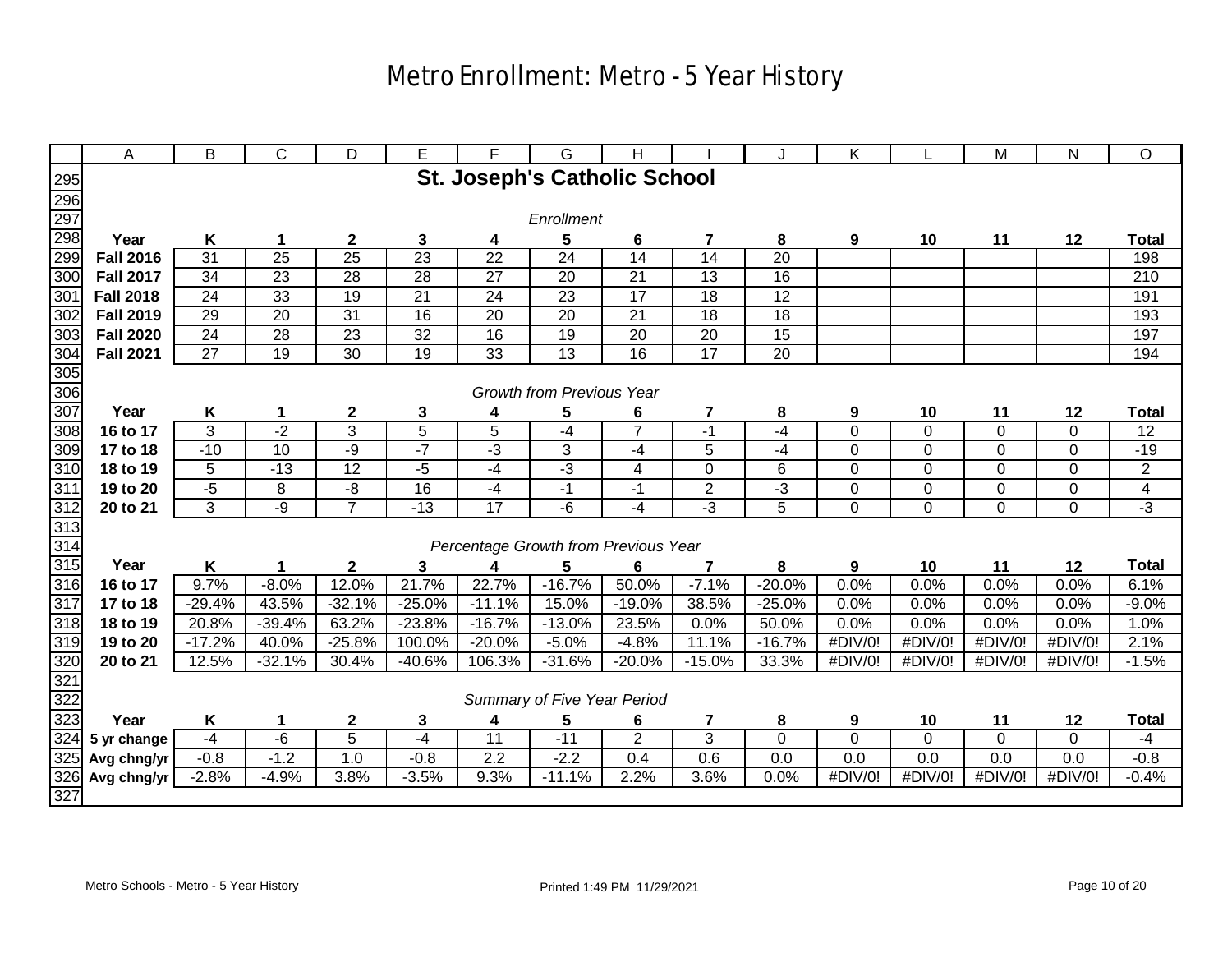|            | A                | B        | C               | D                | E            | F                                    | G                           | н               |                         | J               | Κ       |                 | M               | N       | O                |
|------------|------------------|----------|-----------------|------------------|--------------|--------------------------------------|-----------------------------|-----------------|-------------------------|-----------------|---------|-----------------|-----------------|---------|------------------|
| 328        |                  |          |                 |                  |              | <b>Fargo Public Schools</b>          |                             |                 |                         |                 |         |                 |                 |         |                  |
|            |                  |          |                 |                  |              |                                      | Enrollment                  |                 |                         |                 |         |                 |                 |         |                  |
| 329<br>330 |                  |          |                 |                  |              |                                      |                             |                 |                         |                 |         |                 |                 |         |                  |
| 331        | Year             | Κ        | 1               | $\overline{2}$   | $\mathbf{3}$ | 4                                    | $5\phantom{.0}$             | 6               | $\overline{\mathbf{7}}$ | 8               | 9       | 10              | 11              | 12      | <b>Total</b>     |
| 332        | <b>Fall 2016</b> | 929      | 890             | 885              | 911          | 924                                  | 861                         | 845             | 852                     | 813             | 841     | 820             | 807             | 830     | 11,208           |
| 333        | <b>Fall 2017</b> | 914      | 895             | 885              | 884          | 920                                  | 927                         | 885             | 829                     | 847             | 855     | 793             | 828             | 859     | 11,321           |
| 334        | <b>Fall 2018</b> | 891      | 900             | 883              | 880          | 873                                  | 917                         | 947             | 862                     | 816             | 866     | 825             | 774             | 857     | 11,291           |
| 335        | <b>Fall 2019</b> | 960      | 900             | 897              | 874          | 883                                  | 859                         | 904             | 948                     | 873             | 839     | 841             | 803             | 829     | 11,410           |
| 336        | <b>Fall 2020</b> | 774      | 933             | 879              | 864          | 856                                  | 875                         | 818             | 920                     | 940             | 871     | 827             | 826             | 828     | 11,211           |
| 337        | <b>Fall 2021</b> | 942      | 805             | 911              | 872          | 866                                  | 865                         | 861             | 803                     | 916             | 1005    | 844             | 780             | 834     | 11,304           |
|            |                  |          |                 |                  |              |                                      |                             |                 |                         |                 |         |                 |                 |         |                  |
| 338<br>339 |                  |          |                 |                  |              |                                      | Growth from Previous Year   |                 |                         |                 |         |                 |                 |         |                  |
| 340        | Year             | Κ        | 1               | $\boldsymbol{2}$ | 3            | 4                                    | 5                           | 6               | 7                       | 8               | 9       | 10              | 11              | 12      | <b>Total</b>     |
| 341        | 16 to 17         | $-15$    | $\overline{5}$  | $\overline{0}$   | $-27$        | $-4$                                 | 66                          | 40              | $-23$                   | 34              | 14      | $-27$           | $\overline{21}$ | 29      | $\overline{113}$ |
| 342        | 17 to 18         | $-23$    | 5               | $-2$             | -4           | $-47$                                | $-10$                       | 62              | 33                      | $-31$           | 11      | 32              | $-54$           | $-2$    | $-30$            |
| 343        | 18 to 19         | 69       | 0               | $\overline{14}$  | -6           | 10                                   | $-58$                       | $-43$           | 86                      | $\overline{57}$ | $-27$   | $\overline{16}$ | 29              | $-28$   | 119              |
| 344        | 19 to 20         | $-186$   | $\overline{33}$ | $-18$            | $-10$        | $-27$                                | 16                          | $-86$           | $-28$                   | 67              | 32      | $-14$           | 23              | $-1$    | $-199$           |
| 345        | 20 to 21         | 168      | $-128$          | 32               | 8            | $\overline{10}$                      | $-10$                       | 43              | $-117$                  | $-24$           | 134     | 17              | $-46$           | 6       | 93               |
| 346        |                  |          |                 |                  |              |                                      |                             |                 |                         |                 |         |                 |                 |         |                  |
| 347        |                  |          |                 |                  |              | Percentage Growth from Previous Year |                             |                 |                         |                 |         |                 |                 |         |                  |
| 348        | Year             | Κ        |                 | $\mathbf 2$      | 3            | 4                                    | 5                           | 6               | 7                       | 8               | 9       | 10              | 11              | 12      | <b>Total</b>     |
| 349        | 16 to 17         | $-1.6%$  | 0.6%            | 0.0%             | $-3.0%$      | $-0.4%$                              | 7.7%                        | 4.7%            | $-2.7%$                 | 4.2%            | 1.7%    | $-3.3%$         | 2.6%            | 3.5%    | 1.0%             |
| 350        | 17 to 18         | $-2.5%$  | 0.6%            | $-0.2%$          | $-0.5%$      | $-5.1%$                              | $-1.1%$                     | 7.0%            | 4.0%                    | $-3.7%$         | 1.3%    | 4.0%            | $-6.5%$         | $-0.2%$ | $-0.3%$          |
| 351        | 18 to 19         | 7.7%     | 0.0%            | 1.6%             | $-0.7%$      | 1.1%                                 | $-6.3%$                     | $-4.5%$         | 10.0%                   | 7.0%            | $-3.1%$ | 1.9%            | 3.7%            | $-3.3%$ | 1.1%             |
| 352        | 19 to 20         | $-19.4%$ | 3.7%            | $-2.0%$          | $-1.1%$      | $-3.1%$                              | 1.9%                        | $-9.5%$         | $-3.0%$                 | 7.7%            | 3.8%    | $-1.7%$         | 2.9%            | $-0.1%$ | $-1.7%$          |
| 353        | 20 to 21         | 21.7%    | $-13.7%$        | 3.6%             | 0.9%         | 1.2%                                 | $-1.1%$                     | 5.3%            | $-12.7%$                | $-2.6%$         | 15.4%   | 2.1%            | $-5.6%$         | 0.7%    | 0.8%             |
| 354        |                  |          |                 |                  |              |                                      |                             |                 |                         |                 |         |                 |                 |         |                  |
| 355        |                  |          |                 |                  |              |                                      | Summary of Five Year Period |                 |                         |                 |         |                 |                 |         |                  |
| 356        | Year             | K        | 1               | $\boldsymbol{2}$ | 3            | 4                                    | 5                           | 6               | $\overline{\mathbf{r}}$ | 8               | 9       | 10              | 11              | 12      | <b>Total</b>     |
| 357        | 5 yr change      | 13       | $-85$           | $\overline{26}$  | $-39$        | $-58$                                | $\overline{\mathbf{4}}$     | $\overline{16}$ | $-49$                   | 103             | 164     | $\overline{24}$ | $-27$           | 4       | 96               |
| 358        | Avg chng/yr      | 2.6      | $-17.0$         | 5.2              | $-7.8$       | $-11.6$                              | 0.8                         | 3.2             | $-9.8$                  | 20.6            | 32.8    | 4.8             | $-5.4$          | 0.8     | 19.2             |
| 359        | Avg chng/yr      | 0.3%     | $-1.9%$         | 0.6%             | $-0.9%$      | $-1.3%$                              | 0.1%                        | 0.4%            | $-1.1%$                 | 2.4%            | 3.7%    | 0.6%            | $-0.7%$         | 0.1%    | 0.2%             |
| 360        |                  |          |                 |                  |              |                                      |                             |                 |                         |                 |         |                 |                 |         |                  |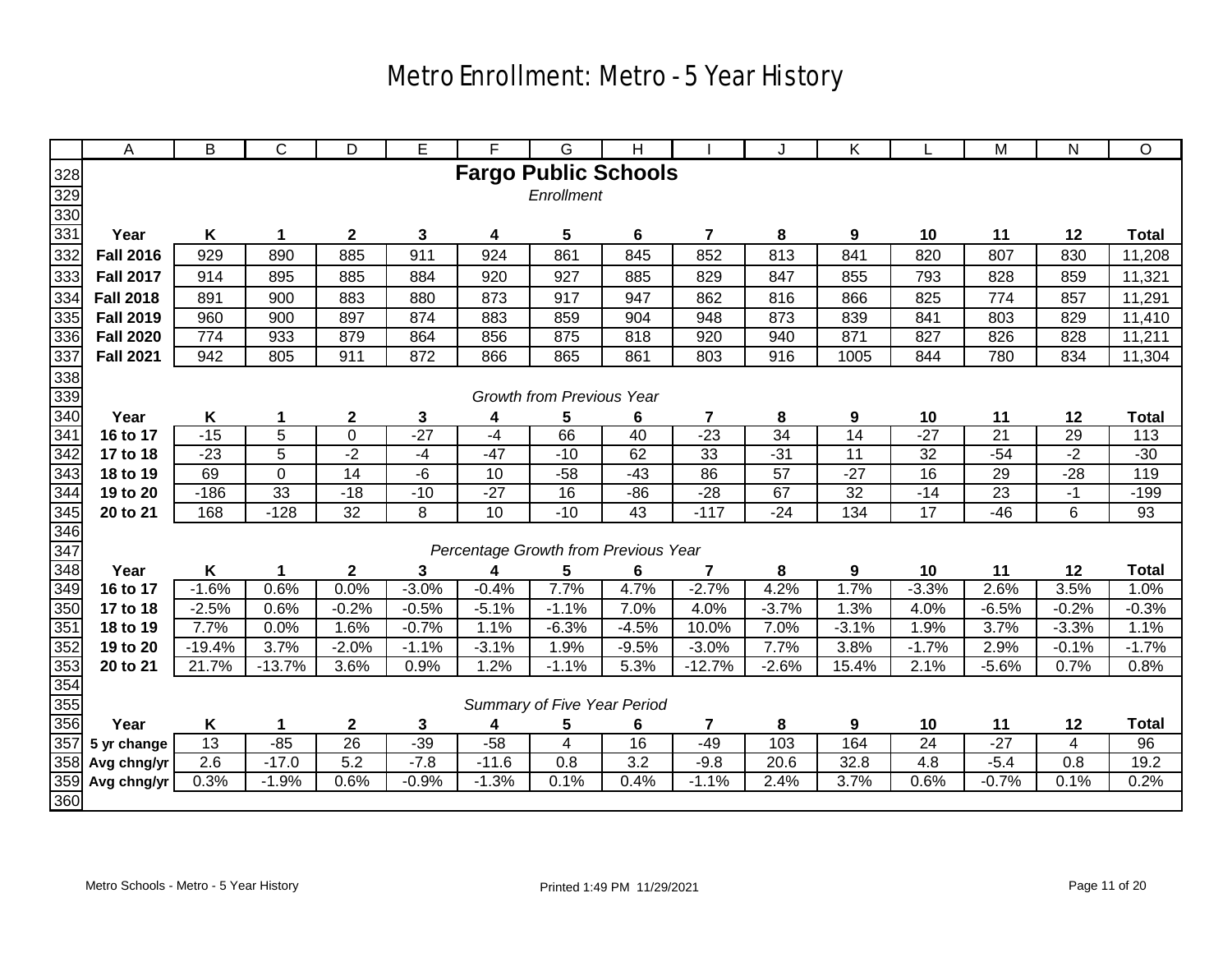|                                                                                                                         | Α                | B        | C               | D                       | Е        | F        | G                                    | н        |                         |                                                              | K        |                 | M         | N               | O            |
|-------------------------------------------------------------------------------------------------------------------------|------------------|----------|-----------------|-------------------------|----------|----------|--------------------------------------|----------|-------------------------|--------------------------------------------------------------|----------|-----------------|-----------|-----------------|--------------|
| $\frac{361}{362}$ $\frac{362}{364}$ $\frac{364}{365}$                                                                   |                  |          |                 |                         |          |          |                                      |          |                         | <b>Total for All Schools Other Than Fargo Public Schools</b> |          |                 |           |                 |              |
|                                                                                                                         |                  |          |                 |                         |          |          |                                      |          |                         |                                                              |          |                 |           |                 |              |
|                                                                                                                         |                  |          |                 |                         |          |          | Enrollment                           |          |                         |                                                              |          |                 |           |                 |              |
|                                                                                                                         | Year             | K        | 1               | $\mathbf{2}$            | 3        | 4        | 5                                    | 6        | $\overline{7}$          | 8                                                            | 9        | 10              | 11        | 12              | <b>Total</b> |
|                                                                                                                         | <b>Fall 2016</b> | 1,753    | 1,860           | 1,750                   | 1,684    | 1,653    | 1,542                                | 1,476    | 1,440                   | 1,460                                                        | 1,429    | 1,348           | 1,335     | 1,289           | 20,019       |
| 366                                                                                                                     | <b>Fall 2017</b> | 1,925    | 1,747           | 1,818                   | 1,786    | 1,714    | 1,726                                | 1,671    | 1,498                   | 1,532                                                        | 1,498    | 1,443           | 1,381     | 1,361           | 21,100       |
| 367                                                                                                                     | <b>Fall 2018</b> | 1,905    | 1,852           | 1,695                   | 1,835    | 1,720    | 1,710                                | 1,695    | 1,610                   | 1,522                                                        | 1,484    | 1,496           | 1,423     | 1,376           | 21,323       |
|                                                                                                                         | <b>Fall 2019</b> | 2,010    | 1,922           | 1,931                   | 1,735    | 1,829    | 1,813                                | 1,775    | 1,706                   | 1,697                                                        | 1,533    | 1,541           | 1,475     | 1,459           | 22,426       |
|                                                                                                                         | <b>Fall 2020</b> | 1,972    | 1,921           | 1,861                   | 1,848    | 1,694    | 1,766                                | 1,799    | 1,728                   | 1,674                                                        | 1,664    | 1,513           | 1,483     | 1,526           | 22,449       |
|                                                                                                                         | <b>Fall 2021</b> | 2,051    | 1,945           | 1,986                   | 1,891    | 1,883    | 1,744                                | 1,803    | 1,816                   | 1,776                                                        | 1,708    | 1,684           | 1,507     | 1,583           | 23,377       |
|                                                                                                                         |                  |          |                 |                         |          |          |                                      |          |                         |                                                              |          |                 |           |                 |              |
|                                                                                                                         |                  |          |                 |                         |          |          | Growth from Previous Year            |          |                         |                                                              |          |                 |           |                 |              |
| <u>ಚೀಪ ಅಂತಾ ಪ್ರಾಂತಾ ಮಾತ್ರ ಸಂಸ್ಥೆಯಾಗಿ ಸಂಸ್ಥೆಯಾಗಿ ಸಂಸ್ಥೆಯಾಗಿ ಸಂಸ್ಥೆಯಾಗಿ ಸಂಸ್ಥೆಯಾಗಿ ಸಂಸ್ಥೆಯಾಗಿ ಸಂಸ್ಥೆಯಾಗಿ ಸಂಸ್ಥೆಯಾಗಿ ಸ</u> | Year             | K        | $\mathbf 1$     | $\boldsymbol{2}$        | 3        | 4        | 5                                    | 6        | $\overline{\mathbf{7}}$ | 8                                                            | 9        | 10              | 11        | 12              | <b>Total</b> |
|                                                                                                                         | 16 to 17         | 172      | $-113$          | 68                      | 102      | 61       | 184                                  | 195      | 58                      | $\overline{72}$                                              | 69       | 95              | 46        | $\overline{72}$ | 1,081        |
|                                                                                                                         | 17 to 18         | $-20$    | 105             | $-123$                  | 49       | 6        | $-16$                                | 24       | $\frac{112}{112}$       | $-10$                                                        | $-14$    | 53              | 42        | 15              | 223          |
|                                                                                                                         | 18 to 19         | 105      | 70              | 236                     | $-100$   | 109      | 103                                  | 80       | 96                      | 175                                                          | 49       | 45              | 52        | 83              | 1,103        |
|                                                                                                                         | 19 to 20         | $-38$    | $-1$            | $-70$                   | 113      | $-135$   | $-47$                                | 24       | $\overline{22}$         | $-23$                                                        | 131      | $-28$           | 8         | 67              | 23           |
|                                                                                                                         | 20 to 21         | 79       | $\overline{24}$ | 125                     | 43       | 189      | $-22$                                | 4        | 88                      | 102                                                          | 44       | $\frac{1}{171}$ | 24        | $\overline{57}$ | 928          |
|                                                                                                                         |                  |          |                 |                         |          |          |                                      |          |                         |                                                              |          |                 |           |                 |              |
|                                                                                                                         |                  |          |                 |                         |          |          | Percentage Growth from Previous Year |          |                         |                                                              |          |                 |           |                 |              |
|                                                                                                                         | Year             | K        | 1               | $\mathbf 2$             | 3        | 4        | 5                                    | 6        | 7                       | 8                                                            | 9        | 10              | 11        | 12              | <b>Total</b> |
|                                                                                                                         | 16 to 17         | 9.8%     | $-6.1%$         | 3.9%                    | 6.1%     | 3.7%     | 11.9%                                | 13.2%    | 4.0%                    | 4.9%                                                         | 4.8%     | 7.0%            | 3.4%      | 5.6%            | 5.4%         |
|                                                                                                                         | 17 to 18         | $-1.0%$  | 6.0%            | $-6.8%$                 | 2.7%     | 0.4%     | $-0.9%$                              | 1.4%     | 7.5%                    | $-0.7%$                                                      | $-0.9%$  | 3.7%            | 3.0%      | 1.1%            | 1.1%         |
|                                                                                                                         | 18 to 19         | 5.5%     | 3.8%            | 13.9%                   | $-5.4%$  | 6.3%     | 6.0%                                 | 4.7%     | 6.0%                    | 11.5%                                                        | 3.3%     | 3.0%            | 3.7%      | 6.0%            | 5.2%         |
|                                                                                                                         | 19 to 20         | $-1.9%$  | $-0.1%$         | $-3.6%$                 | 6.5%     | $-7.4%$  | $-2.6%$                              | 1.4%     | 1.3%                    | $-1.4%$                                                      | 8.5%     | $-1.8%$         | 0.5%      | 4.6%<br>3.7%    | 0.1%         |
|                                                                                                                         | 20 to 21         | 4.0%     | 1.2%            | 6.7%                    | 2.3%     | 11.2%    | $-1.2%$                              | 0.2%     | 5.1%                    | 6.1%                                                         | 2.6%     | 11.3%           | 1.6%      |                 | 4.1%         |
|                                                                                                                         |                  |          |                 |                         |          |          | Summary of Five Year Period          |          |                         |                                                              |          |                 |           |                 |              |
|                                                                                                                         | Year             |          |                 |                         |          |          |                                      |          |                         |                                                              |          |                 |           | 12              | <b>Total</b> |
| 390                                                                                                                     | 5 yr change      | K<br>298 | 1<br>85         | $\boldsymbol{2}$<br>236 | 3<br>207 | 4<br>230 | 5<br>202                             | 6<br>327 | $\overline{7}$<br>376   | 8<br>316                                                     | 9<br>279 | 10<br>336       | 11<br>172 | 294             | 3,358        |
|                                                                                                                         | Avg chng/yr      | 59.6     | 17.0            | 47.2                    | 41.4     | 46.0     | 40.4                                 | 65.4     | 75.2                    | 63.2                                                         | 55.8     | 67.2            | 34.4      | 58.8            | 671.6        |
|                                                                                                                         | Avg chng/yr      | 3.1%     | 0.9%            | 2.6%                    | 2.3%     | 2.6%     | 2.4%                                 | 3.8%     | 4.6%                    | 3.9%                                                         | 3.6%     | 4.5%            | 2.4%      | 4.1%            | 3.1%         |
|                                                                                                                         |                  |          |                 |                         |          |          |                                      |          |                         |                                                              |          |                 |           |                 |              |
| 391<br>392<br>394<br>395                                                                                                |                  |          |                 |                         |          |          |                                      |          |                         |                                                              |          |                 |           |                 |              |
|                                                                                                                         |                  |          |                 |                         |          |          |                                      |          |                         |                                                              |          |                 |           |                 |              |
|                                                                                                                         |                  |          |                 |                         |          |          |                                      |          |                         |                                                              |          |                 |           |                 |              |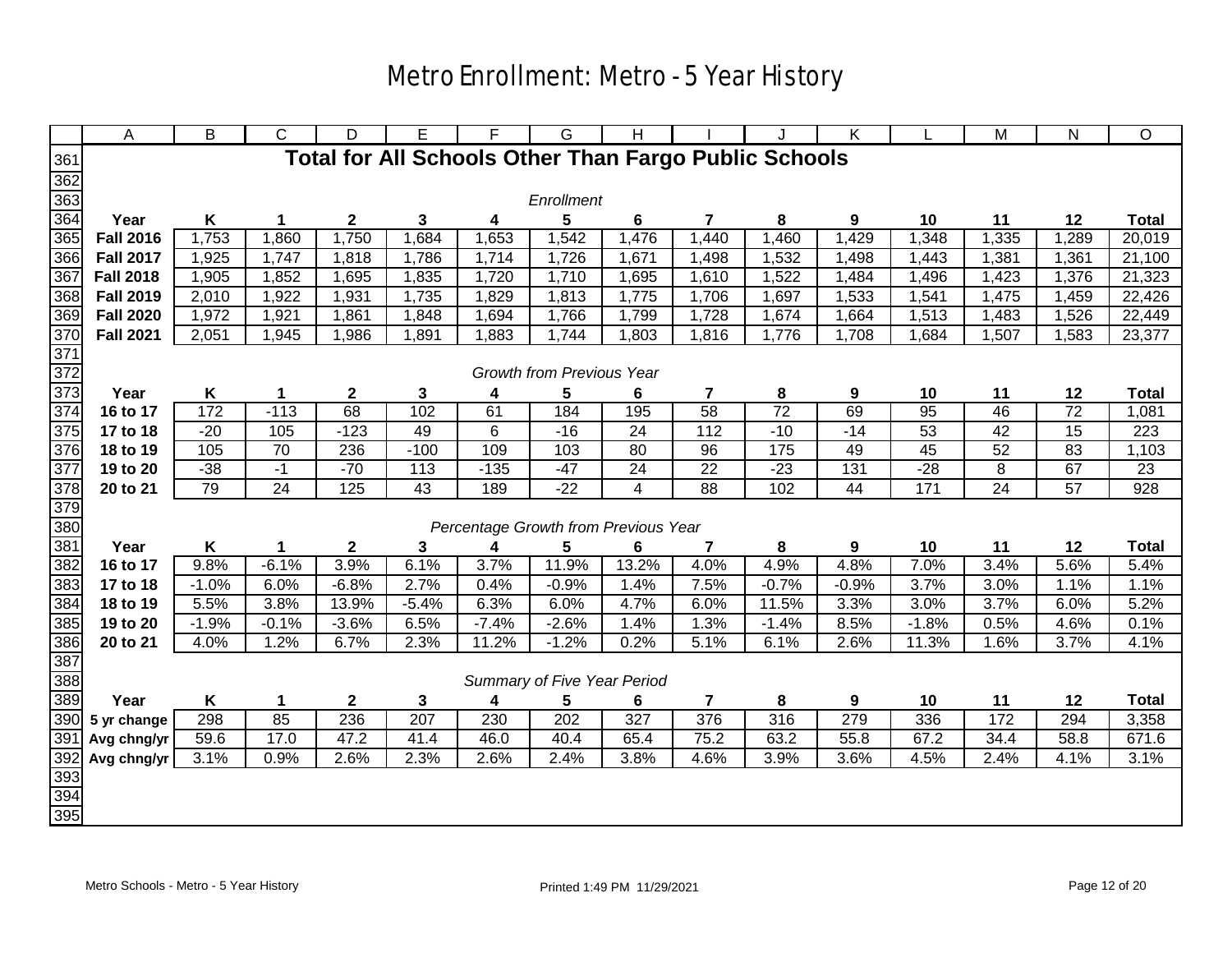## Metro Enrollment: Trends by Grade Levels

#### Home School students not included

| Area School Enrollments as of: |                                                     |          |              |          |          |          |          |                                                          |          |       |          |          |          |              |
|--------------------------------|-----------------------------------------------------|----------|--------------|----------|----------|----------|----------|----------------------------------------------------------|----------|-------|----------|----------|----------|--------------|
|                                | Κ                                                   |          | $\mathbf{2}$ | 3        | 4        | 5        | 6        | 7                                                        | 8        | 9     | 10       | 11       | 12       | Total        |
| <b>Fall 2016</b>               | 2,682                                               | 2,750    | 2,635        | 2,595    | 2,577    | 2,403    | 2,321    | 2,292                                                    | 2,273    | 2,270 | 2,168    | 2,142    | 2,119    | 31,227       |
| <b>Fall 2017</b>               | 2,839                                               | 2,642    | 2,703        | 2,670    | 2,634    | 2,653    | 2,556    | 2,327                                                    | 2,379    | 2,353 | 2,236    | 2,209    | 2,220    | 32,421       |
| <b>Fall 2018</b>               | 2,796                                               | 2,752    | 2,578        | 2,715    | 2,593    | 2,627    | 2,642    | 2,472                                                    | 2,338    | 2,350 | 2,321    | 2,197    | 2,233    | 32,614       |
| <b>Fall 2019</b>               | 2,970                                               | 2,822    | 2,828        | 2,609    | 2,712    | 2,672    | 2,679    | 2,654                                                    | 2,570    | 2,372 | 2,382    | 2,278    | 2,288    | 33,836       |
| <b>Fall 2020</b>               | 2,746                                               | 2,854    | 2,740        | 2,712    | 2,550    | 2,641    | 2,617    | 2,648                                                    | 2,614    | 2,535 | 2,340    | 2,309    | 2,354    | 33,660       |
| <b>Fall 2021</b>               | 2,993                                               | 2,750    | 2,897        | 2,763    | 2,749    | 2,609    | 2,664    | 2,619                                                    | 2,692    | 2,713 | 2,528    | 2,287    | 2,417    | 34,681       |
|                                |                                                     |          |              |          |          |          |          |                                                          |          |       |          |          |          |              |
|                                | percentage of area students in Fargo Public Schools |          |              |          |          |          |          |                                                          |          |       |          |          |          |              |
|                                | K                                                   |          | $\mathbf{2}$ | 3        | 4        | 5        | 6        | 7                                                        | 8        | 9     | 10       | 11       | 12       | Total        |
| <b>Fall 2016</b>               | 34.6%                                               | 32.4%    | 33.6%        | 35.1%    | 35.9%    | 35.8%    | 36.4%    | 37.2%                                                    | 35.8%    | 37.0% | 37.8%    | 37.7%    | 39.2%    | 35.9%        |
| <b>Fall 2017</b>               | 32.2%                                               | 33.9%    | 32.7%        | 33.1%    | 34.9%    | 34.9%    | 34.6%    | 35.6%                                                    | 35.6%    | 36.3% | 35.5%    | 37.5%    | 38.7%    | 34.9%        |
| <b>Fall 2018</b>               | 31.9%                                               | 32.7%    | 34.3%        | 32.4%    | 33.7%    | 34.9%    | 35.8%    | 34.9%                                                    | 34.9%    | 36.9% | 35.5%    | 35.2%    | 38.4%    | 34.6%        |
| <b>Fall 2019</b>               | 32.3%                                               | 31.9%    | 31.7%        | 33.5%    | 32.6%    | 32.1%    | 33.7%    | 35.7%                                                    | 34.0%    | 35.4% | 35.3%    | 35.3%    | 36.2%    | 33.7%        |
| <b>Fall 2020</b>               | 28.2%                                               | 32.7%    | 32.1%        | 31.9%    | 33.6%    | 33.1%    | 31.3%    | 34.7%                                                    | 36.0%    | 34.4% | 35.3%    | 35.8%    | 35.2%    | 33.3%        |
| <b>Fall 2021</b>               | 31.5%                                               | 29.3%    | 31.4%        | 31.6%    | 31.5%    | 33.2%    | 32.3%    | 30.7%                                                    | 34.0%    | 37.0% | 33.4%    | 34.1%    | 34.5%    | 32.6%        |
|                                |                                                     |          |              |          |          |          |          |                                                          |          |       |          |          |          |              |
| annual rate                    |                                                     |          |              |          |          |          |          |                                                          |          |       |          |          |          |              |
| change                         | $-0.63%$                                            | $-0.62%$ | $-0.43%$     | $-0.71%$ | $-0.87%$ | $-0.54%$ | $-0.82%$ | $-1.30%$                                                 | $-0.35%$ | 0.00% | $-0.89%$ | $-0.71%$ | $-0.93%$ | $-0.66%$     |
|                                |                                                     |          |              |          |          |          |          |                                                          |          |       |          |          |          |              |
|                                |                                                     |          |              |          |          |          |          |                                                          |          |       |          |          |          |              |
|                                |                                                     |          |              |          |          |          |          | percentage of area students in West Fargo Public Schools |          |       |          |          |          |              |
|                                | Κ                                                   |          | 2            | 3        | 4        | 5        | 6        | 7                                                        | 8        | 9     | 10       | 11       | 12       | <b>Total</b> |
| <b>Fall 2016</b>               | 32.1%                                               | 32.9%    | 33.0%        | 31.1%    | 30.3%    | 29.8%    | 30.7%    | 29.8%                                                    | 29.4%    | 29.9% | 28.2%    | 29.0%    | 27.4%    | 30.4%        |
| <b>Fall 2017</b>               | 34.1%                                               | 34.5%    | 32.2%        | 33.9%    | 32.2%    | 32.0%    | 32.7%    | 31.9%                                                    | 32.2%    | 30.2% | 31.7%    | 30.1%    | 29.5%    | 32.2%        |
| <b>Fall 2018</b>               | 34.5%                                               | 33.3%    | 33.5%        | 33.3%    | 32.8%    | 31.9%    | 31.4%    | 30.5%                                                    | 32.7%    | 30.0% | 31.1%    | 31.0%    | 29.5%    | 32.1%        |
| <b>Fall 2019</b>               | 35.1%                                               | 36.4%    | 34.9%        | 35.3%    | 32.8%    | 35.0%    | 33.7%    | 31.5%                                                    | 32.5%    | 32.1% | 32.5%    | 30.8%    | 30.5%    | 33.4%        |
| <b>Fall 2020</b>               | 37.4%                                               | 34.2%    | 35.9%        | 35.3%    | 35.1%    | 33.0%    | 35.9%    | 33.8%                                                    | 31.9%    | 33.3% | 33.0%    | 32.4%    | 31.8%    | 34.1%        |
| <b>Fall 2021</b>               | 36.2%                                               | 37.5%    | 35.6%        | 36.6%    | 35.5%    | 35.3%    | 33.5%    | 36.1%                                                    | 33.6%    | 32.1% | 33.9%    | 33.1%    | 33.1%    | 34.8%        |
|                                |                                                     |          |              |          |          |          |          |                                                          |          |       |          |          |          |              |
| annual rate                    |                                                     |          |              |          |          |          |          |                                                          |          |       |          |          |          |              |
| change                         | 0.80%                                               | 0.91%    | 0.53%        | 1.09%    | 1.04%    | 1.11%    | 0.57%    | 1.26%                                                    | 0.84%    | 0.44% | 1.14%    | 0.82%    | 1.15%    | 0.89%        |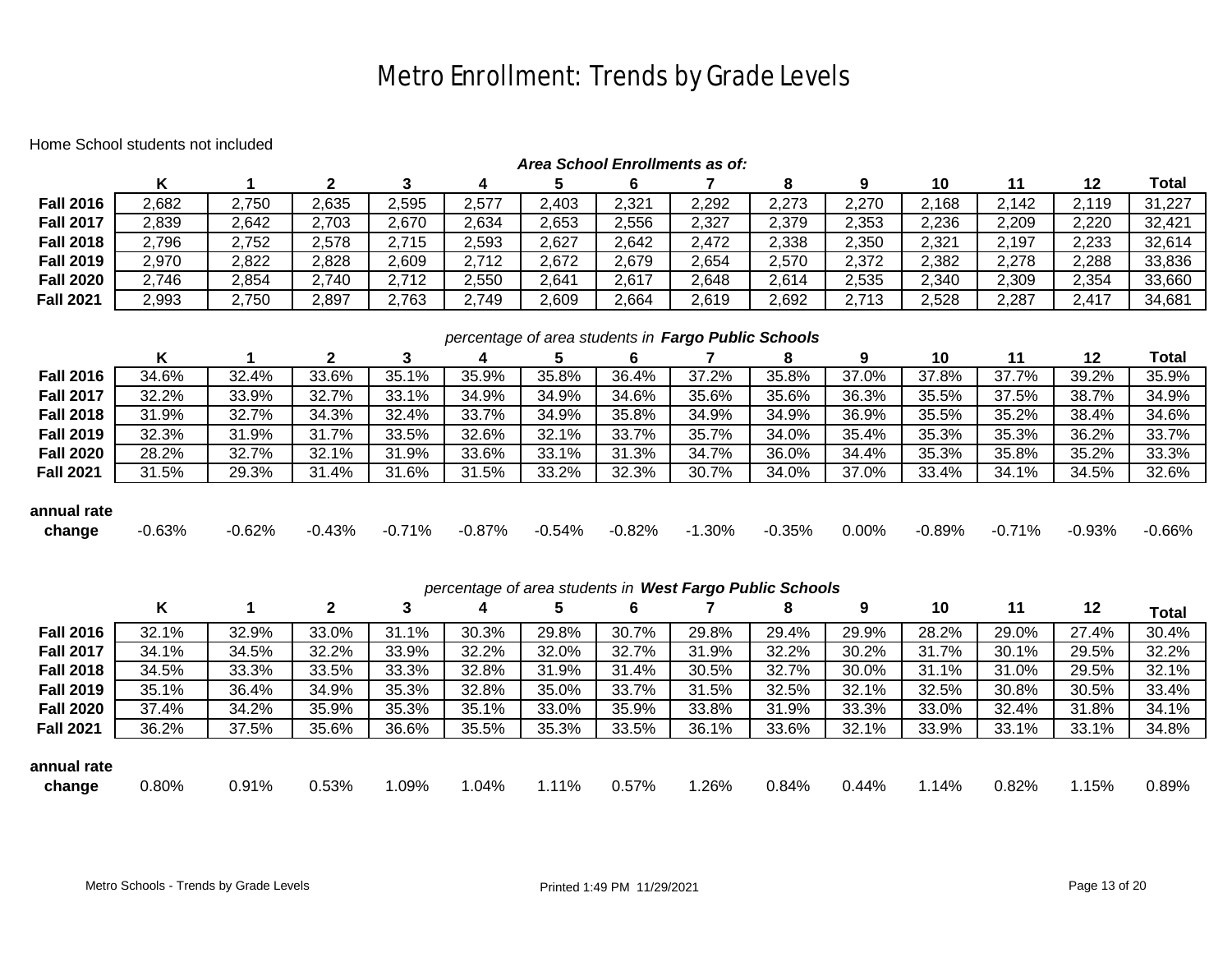# Metro Enrollment: Trends by Grade Levels

| percentage of area students in <b>Moorhead Public Schools</b> |  |  |  |
|---------------------------------------------------------------|--|--|--|
|---------------------------------------------------------------|--|--|--|

|                  | Κ                                              |          | 2        | 3        |          | 5        | 6        |          | 8        | 9        | 10       | 11       | 12        | Total    |
|------------------|------------------------------------------------|----------|----------|----------|----------|----------|----------|----------|----------|----------|----------|----------|-----------|----------|
| <b>Fall 2016</b> | 18.3%                                          | 21.8%    | 20.4%    | 20.7%    | 20.4%    | 20.8%    | 19.8%    | 20.9%    | 20.9%    | 20.5%    | 23.2%    | 20.9%    | 22.3%     | 20.8%    |
| <b>Fall 2017</b> | 19.3%                                          | 18.9%    | 22.2%    | 20.3%    | 19.9%    | 20.4%    | 20.1%    | 20.1%    | 20.3%    | 21.0%    | 20.5%    | 22.0%    | 20.5%     | 20.4%    |
| <b>Fall 2018</b> | 20.1%                                          | 20.2%    | 19.6%    | 22.2%    | 21.2%    | 20.7%    | 20.5%    | 21.4%    | 20.1%    | 21.4%    | 21.3%    | 21.3%    | 22.3%     | 20.9%    |
| <b>Fall 2019</b> | 20.2%                                          | 20.1%    | 20.4%    | 19.4%    | 23.0%    | 21.4%    | 20.8%    | 21.0%    | 21.2%    | 20.7%    | 21.0%    | 21.6%    | 21.9%     | 20.9%    |
| <b>Fall 2020</b> | 20.5%                                          | 20.5%    | 19.7%    | 19.8%    | 18.7%    | 22.5%    | 20.9%    | 19.9%    | 20.7%    | 21.2%    | 20.9%    | 21.5%    | 21.7%     | 20.6%    |
| <b>Fall 2021</b> | 19.3%                                          | 20.2%    | 20.3%    | 19.5%    | 20.3%    | 19.0%    | 22.4%    | 20.7%    | 20.3%    | 20.6%    | 21.8%    | 22.2%    | 22.6%     | 20.7%    |
|                  |                                                |          |          |          |          |          |          |          |          |          |          |          |           |          |
| annual rate      |                                                |          |          |          |          |          |          |          |          |          |          |          |           |          |
| change           | 1.93%                                          | $-1.38%$ | $-0.56%$ | $-1.03%$ | $-1.32%$ | 1.02%    | 1.40%    | $-0.79%$ | $-0.32%$ | 0.59%    | $-2.08%$ | 0.76%    | $-0.39%$  | $-0.15%$ |
|                  |                                                |          |          |          |          |          |          |          |          |          |          |          |           |          |
|                  |                                                |          |          |          |          |          |          |          |          |          |          |          |           |          |
|                  | percentage of area students in Private Schools |          |          |          |          |          |          |          |          |          |          |          |           |          |
|                  |                                                |          |          |          |          |          |          |          |          |          |          |          |           |          |
|                  | Κ                                              |          | 2        | 3        | 4        | 5        | 6        |          | 8        | 9        | 10       | 11       | 12        | Total    |
| <b>Fall 2016</b> | 9.1%                                           | 8.2%     | 7.4%     | 7.1%     | 7.8%     | 8.5%     | 7.3%     | 7.1%     | 8.2%     | 7.9%     | 6.9%     | 7.5%     | 6.9%      | 7.7%     |
| <b>Fall 2017</b> | 9.1%                                           | 7.5%     | 8.3%     | 7.0%     | 7.3%     | 7.4%     | 7.8%     | 6.7%     | 7.1%     | 7.3%     | 7.6%     | 6.7%     | 6.9%      | 7.5%     |
| <b>Fall 2018</b> | 9.1%                                           | 8.8%     | 7.4%     | 7.6%     | 6.8%     | 7.1%     | 7.1%     | 8.3%     | 6.7%     | 6.9%     | 7.0%     | 7.8%     | 6.5%      | 7.5%     |
| <b>Fall 2019</b> | 7.8%                                           | 7.9%     | 8.3%     | 7.0%     | 7.4%     | 6.3%     | 6.7%     | 6.7%     | 7.8%     | 6.6%     | 6.8%     | 7.4%     | 7.1%      | 7.2%     |
| <b>Fall 2020</b> | 9.2%                                           | 8.3%     | 8.3%     | 8.1%     | 7.5%     | 6.9%     | 6.8%     | 6.7%     | 6.5%     | 6.7%     | 5.8%     | 6.3%     | 6.8%      | 7.3%     |
| <b>Fall 2021</b> | 8.4%                                           | 9.1%     | 8.5%     | 8.4%     | 8.2%     | 7.7%     | 7.3%     | 7.2%     | 7.1%     | 5.8%     | 6.4%     | 5.8%     | 6.1%      | 7.4%     |
|                  |                                                |          |          |          |          |          |          |          |          |          |          |          |           |          |
| annual rate      |                                                |          |          |          |          |          |          |          |          |          |          |          |           |          |
| change           | 0.20%                                          | 0.34%    | 0.96%    | 1.31%    | $-0.15%$ | $-1.27%$ | $-0.40%$ | $-0.29%$ | $-1.82%$ | $-1.38%$ | $-1.13%$ | $-1.46%$ | $-0.34\%$ | $-0.39%$ |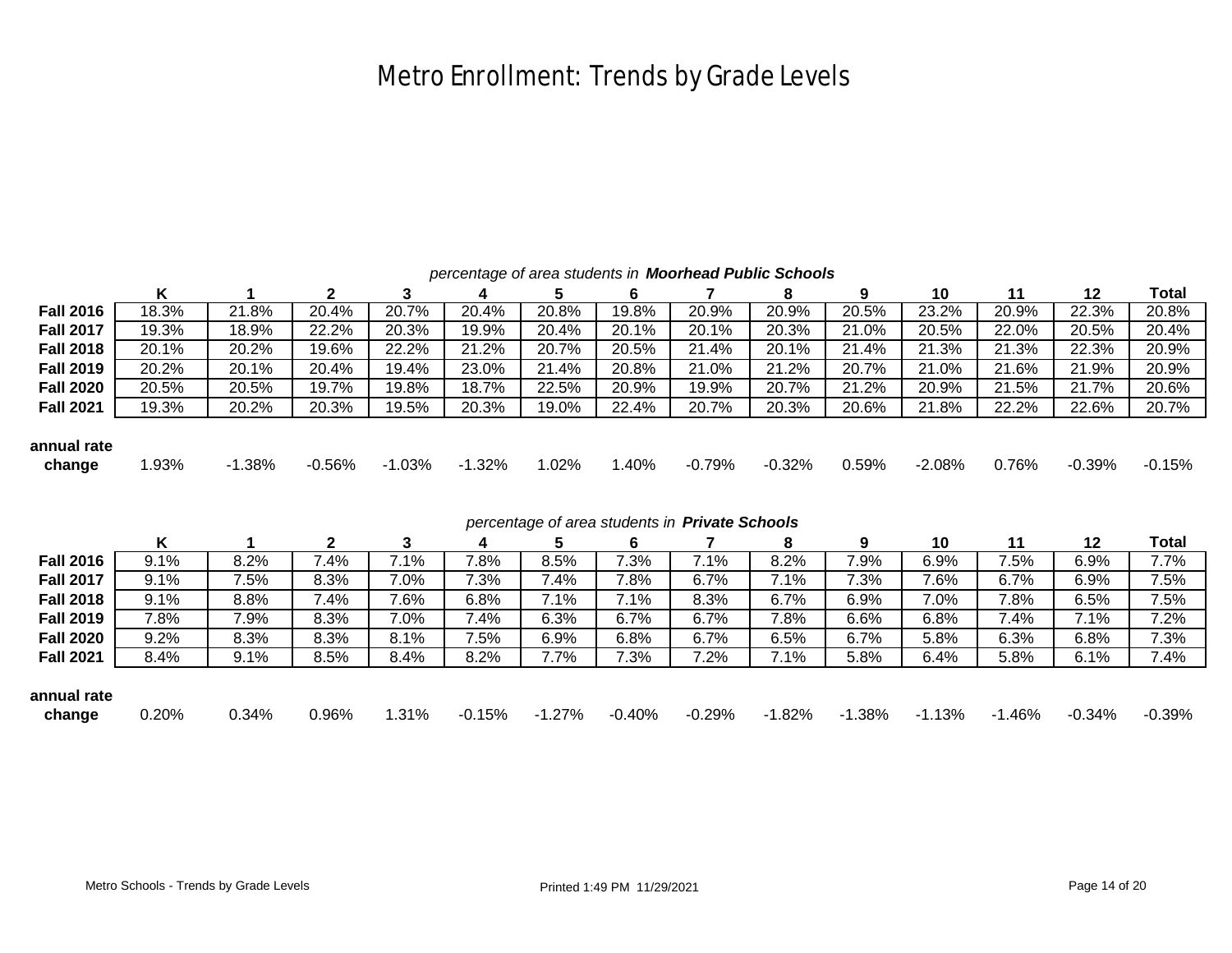#### Metro Enrollment: 10 yr Metro Enroll

|                  | Fargo  | <b>West Fargo</b> | <b>Moorhead</b> | $D-G-F$ | <b>Private</b> | <b>Area Total</b> |
|------------------|--------|-------------------|-----------------|---------|----------------|-------------------|
| <b>Fall 2009</b> | 10,462 | 6,871             | 5,368           | 1,388   | 2,250          | 26,339            |
| <b>Fall 2010</b> | 10,462 | 7,104             | 5,398           | 1,376   | 2,156          | 26,496            |
| <b>Fall 2011</b> | 10,611 | 7,414             | 5,405           | 1,419   | 2,160          | 27,009            |
| <b>Fall 2012</b> | 10,831 | 7,970             | 5,556           | 1,458   | 2,123          | 27,938            |
| <b>Fall 2013</b> | 10,886 | 8,441             | 5,648           | 1,522   | 2,151          | 28,648            |
| <b>Fall 2014</b> | 11,015 | 8,966             | 5,891           | 1,595   | 2,184          | 29,651            |
| <b>Fall 2015</b> | 11,162 | 9.473             | 6,214           | 1,618   | 2,330          | 30,797            |
| <b>Fall 2016</b> | 11,208 | 9,495             | 6,489           | 1,628   | 2,209          | 31,029            |
| <b>Fall 2017</b> | 11,321 | 10,438            | 6,614           | 1,623   | 2,425          | 32,421            |
| <b>Fall 2018</b> | 11,291 | 10,455            | 6,832           | 1,590   | 2,446          | 32,614            |
| <b>Fall 2019</b> | 11,410 | 11,309            | 7,087           | 1,583   | 2,447          | 33,836            |
| <b>Fall 2020</b> | 11,211 | 11,491            | 6,942           | 1,568   | 2,448          | 33,660            |
| <b>Fall 2021</b> | 11.304 | 12,080            | 7,162           | 1,555   | 2,580          | 34,681            |

*Ten year area enrollment history by school*

*percentages are percent change from the previous year*

|                  | Fargo    | <b>West Fargo</b> | <b>Moorhead</b> | $D-G-F$  | <b>Private</b> | <b>Area Growth</b> |
|------------------|----------|-------------------|-----------------|----------|----------------|--------------------|
| <b>Fall 2010</b> | 0.00%    | 3.39%             | 0.56%           | $-0.86%$ | $-4.18%$       | 0.60%              |
| <b>Fall 2011</b> | 1.42%    | 4.36%             | 0.13%           | 3.13%    | 0.19%          | 1.94%              |
| <b>Fall 2012</b> | 2.07%    | 7.50%             | 2.79%           | 2.75%    | $-1.71%$       | 3.44%              |
| <b>Fall 2013</b> | 0.51%    | 5.91%             | 1.66%           | 4.39%    | 1.32%          | 2.54%              |
| <b>Fall 2014</b> | 1.19%    | 6.22%             | 4.30%           | 4.80%    | 1.53%          | 3.50%              |
| <b>Fall 2015</b> | 1.33%    | 5.65%             | 5.48%           | 1.44%    | 6.68%          | 3.86%              |
| <b>Fall 2016</b> | 0.41%    | 0.23%             | 4.43%           | 0.62%    | $-5.19%$       | 0.75%              |
| <b>Fall 2017</b> | 1.01%    | 9.93%             | 1.93%           | $-0.31%$ | 9.78%          | 4.49%              |
| <b>Fall 2018</b> | $-0.26%$ | 0.16%             | 3.30%           | $-2.03%$ | 0.87%          | 0.60%              |
| <b>Fall 2019</b> | 1.05%    | 8.17%             | 3.73%           | $-0.44%$ | 0.04%          | 3.75%              |
| <b>Fall 2020</b> | $-1.74%$ | 1.61%             | $-2.05%$        | $-0.95%$ | 0.04%          | $-0.52%$           |
| <b>Fall 2021</b> | 0.83%    | 5.13%             | 3.17%           | $-0.83%$ | 5.39%          | 3.03%              |
|                  |          |                   |                 |          |                |                    |
| avg annual       |          |                   |                 |          |                |                    |
| rate change      | 0.65%    | 4.86%             | 2.45%           | 0.97%    | 1.23%          | 2.33%              |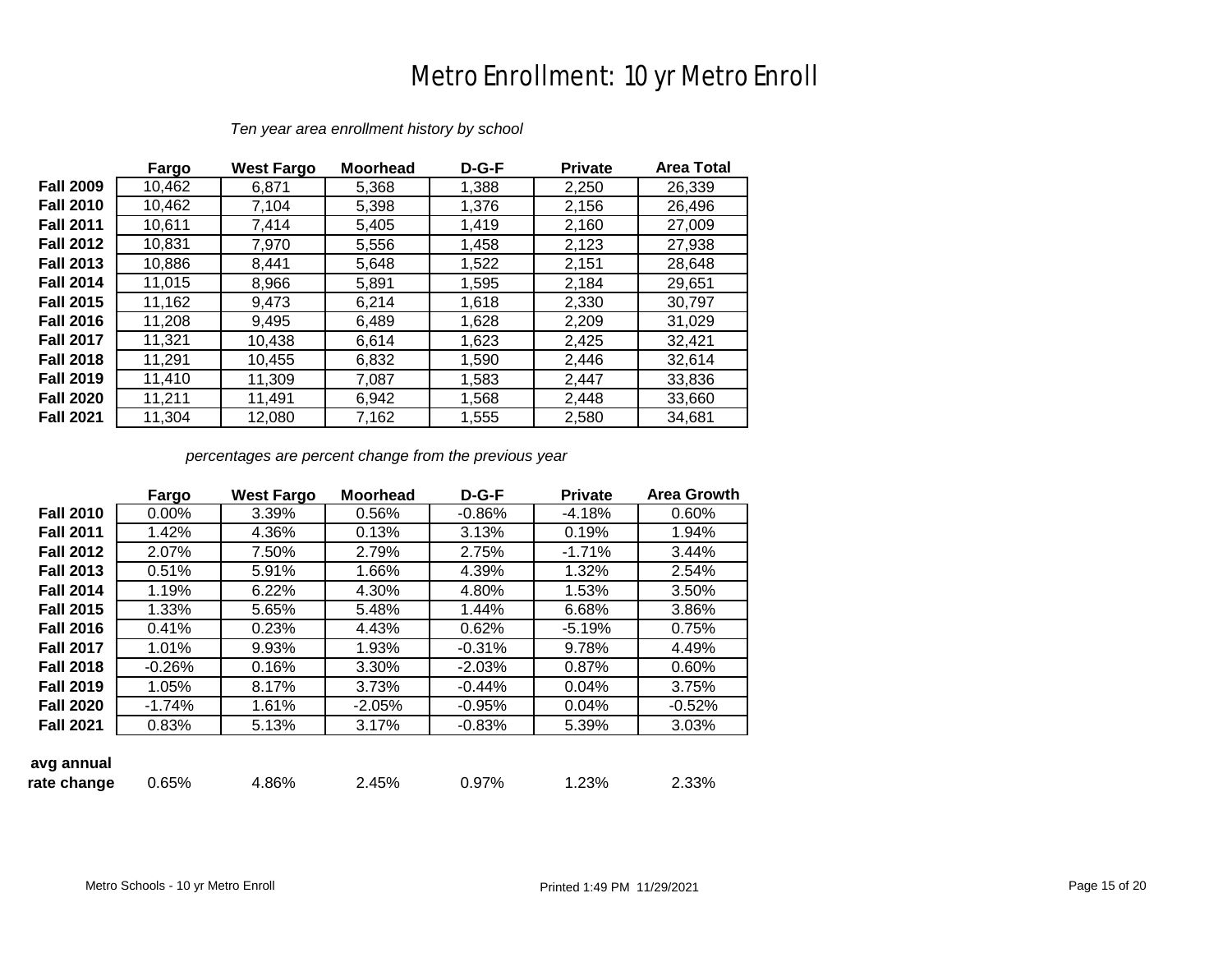#### Metro Enrollment: 10 yr Metro Enroll

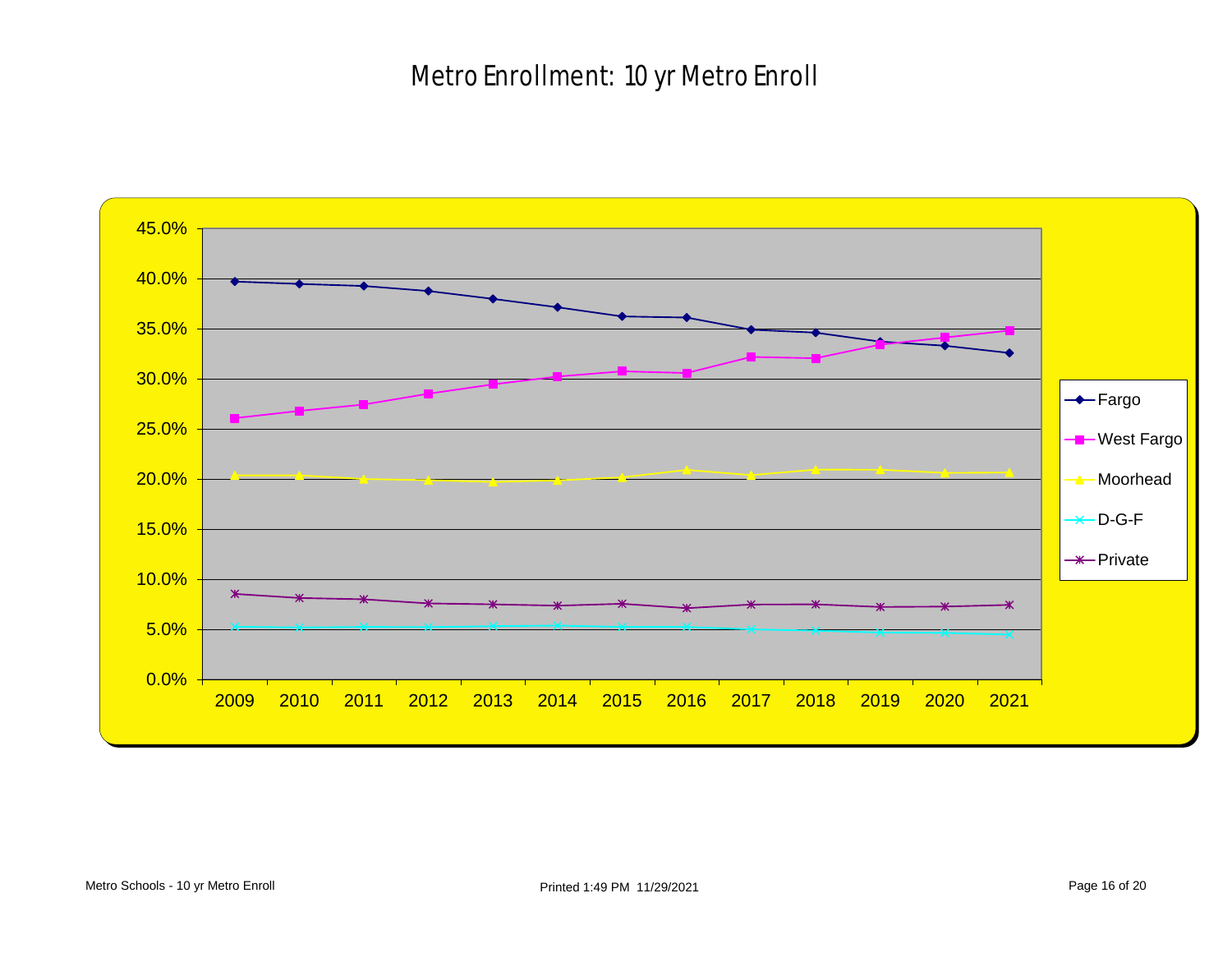#### **Home School Enrollment**

| Year             | Fargo    | <b>West Fargo</b> | <b>Moorhead</b> | D-G-F    | Total           |
|------------------|----------|-------------------|-----------------|----------|-----------------|
| <b>Fall 2016</b> | 170      | 160               | 174             | 43       | 547             |
| <b>Fall 2017</b> | 164      | 144               | 164             | 58       | 530             |
| <b>Fall 2018</b> | 200      | 173               | 153             | 59       | 585             |
| <b>Fall 2019</b> | 269      | 194               | 143             | 50       | 656             |
| <b>Fall 2020</b> | 427      | 345               | 228             | 59       | 1,059           |
| <b>Fall 2021</b> | 369      | 273               | 229             | 69       | 940             |
| Year             | Fargo    | <b>West Fargo</b> | <b>Moorhead</b> | D-G-F    | Total           |
| 16 to 17         | -6       | $-16$             | $-10$           | 15       | $-17$           |
| 17 to 18         | 36       | 29                | $-11$           | 1        | 55              |
| 18 to 19         | 69       | 21                | $-10$           | -9       | $\overline{71}$ |
| 19 to 20         | 158      | 151               | 85              | 9        | 403             |
| 20 to 21         | $-58$    | $-72$             | 1               | 10       | $-119$          |
|                  |          |                   |                 |          |                 |
| Year             | Fargo    | <b>West Fargo</b> | <b>Moorhead</b> | D-G-F    | Total           |
| 16 to 17         | $-3.5%$  | $-10.0\%$         | $-5.7%$         | 34.9%    | $-3.1%$         |
| 17 to 18         | 22.0%    | 20.1%             | $-6.7%$         | 1.7%     | 10.4%           |
| 18 to 19         | 34.5%    | 12.1%             | $-6.5%$         | $-15.3%$ | 12.1%           |
| 19 to 20         | 58.7%    | 77.8%             | 59.4%           | 18.0%    | 61.4%           |
| 20 to 21         | $-13.6%$ | $-20.9%$          | 0.4%            | 16.9%    | $-11.2%$        |
|                  |          |                   |                 |          |                 |
| Year             | Fargo    | <b>West Fargo</b> | <b>Moorhead</b> | $D-G-F$  | Total           |
| 5 yr change      | 199      | 113               | 55              | 26       | 393             |

**Avg chng/yr** 39.8 22.6 11.0 5.2 78.6<br> **Avg chng/yr** 19.6% 15.8% 8.2% 11.3% 13.9%

Avg chng/yr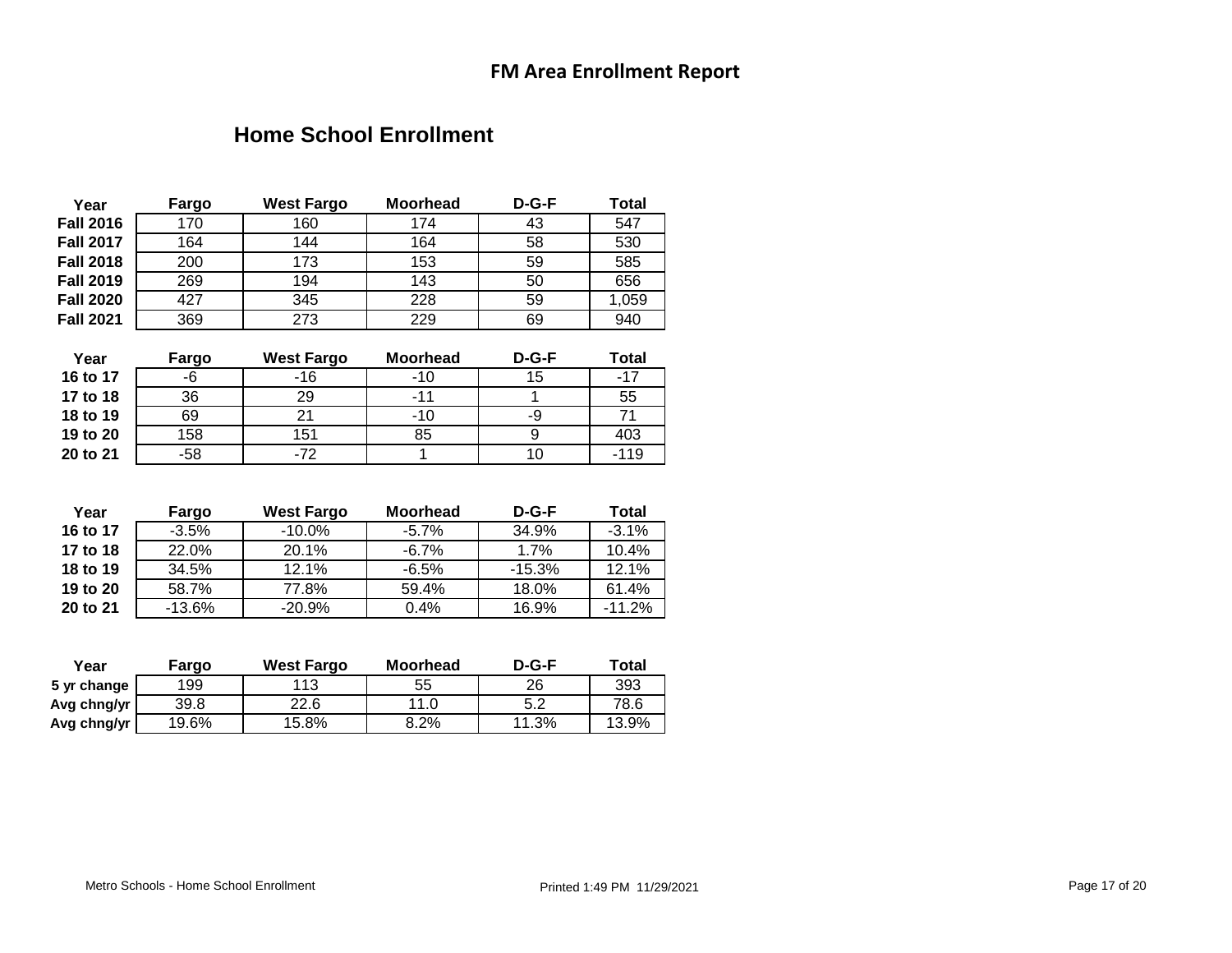# Metro Enrollment: Trends by Schools

|                                       | Fargo    | <b>West Fargo</b> | <b>Moorhead</b> | D-G-F    | All             | Home          |                   |                                  |                |
|---------------------------------------|----------|-------------------|-----------------|----------|-----------------|---------------|-------------------|----------------------------------|----------------|
|                                       |          |                   |                 |          | <b>Privates</b> | <b>School</b> | <b>Area Total</b> |                                  |                |
| <b>Fall 2016</b>                      | 11,208   | 9,495             | 6,489           | 1,628    | 2,407           | 547           | 31,774            |                                  |                |
| <b>Fall 2017</b>                      | 11,321   | 10,438            | 6,614           | 1,623    | 2,425           | 530           | 32,951            |                                  |                |
| <b>Fall 2018</b>                      | 11,291   | 10,455            | 6,832           | 1,590    | 2,446           | 585           | 33,199            |                                  |                |
| <b>Fall 2019</b>                      | 11,410   | 11,309            | 7,087           | 1,583    | 2,447           | 656           | 34,492            |                                  |                |
| <b>Fall 2020</b>                      | 11,211   | 11,491            | 6,942           | 1,568    | 2,448           | 1,059         | 34,719            |                                  |                |
| <b>Fall 2021</b>                      | 11,304   | 12,080            | 7,162           | 1,555    | 2,580           | 940           | 35,621            |                                  |                |
|                                       |          |                   |                 |          |                 |               |                   |                                  |                |
| 2021-22                               | 93       | 589               | 220             | $-13$    | 132             | $-119$        | 902               |                                  |                |
| Change 2016-2021                      | 96       | 2,585             | 673             | $-73$    | 173             | 393           | 3,847             | <b>Change from Year Previous</b> |                |
| % of 5 yr prior                       | 1%       | 27%               | 10%             | $-4%$    | 7%              | 72%           | 12%               |                                  |                |
|                                       |          |                   |                 |          |                 |               |                   | <b>Private Schools</b>           |                |
| <b>Growth from Year Previous</b>      |          |                   |                 |          |                 | Home          | Area              | <b>Park Christian</b>            | $-125$         |
|                                       | Fargo    | <b>West Fargo</b> | <b>Moorhead</b> | $D-G-F$  | <b>Privates</b> | <b>School</b> | Growth            | <b>Academy for Children</b>      | $\overline{0}$ |
| <b>Fall 2017</b>                      | 1.00%    | 9.03%             | 1.89%           | $-0.31%$ | 0.74%           | $-3.21%$      | 3.57%             | Dakota Montessori                | $\overline{7}$ |
| <b>Fall 2018</b>                      | $-0.27%$ | 0.16%             | 3.19%           | $-2.08%$ | 0.86%           | 9.40%         | 0.75%             | <b>Oak Grove</b>                 | 10             |
| <b>Fall 2019</b>                      | 1.04%    | 7.55%             | 3.60%           | $-0.44%$ | 0.04%           | 10.82%        | 3.75%             | <b>Grace Lutheran</b>            | $-11$          |
| <b>Fall 2020</b>                      | $-1.78%$ | 1.58%             | $-2.09%$        | $-0.96%$ | 0.04%           | 38.05%        | 0.65%             | <b>JPII</b>                      | $\overline{4}$ |
| <b>Fall 2021</b>                      | 0.82%    | 4.88%             | 3.07%           | $-0.84%$ | 5.12%           | $-12.66%$     | 2.53%             | St. Joe's Mhd                    | $-3$           |
|                                       |          |                   |                 |          |                 |               |                   | <b>Home School</b>               | $-119$         |
|                                       |          |                   |                 |          |                 |               |                   | <b>Metro Total</b>               | 13             |
| <b>Avg Annual Rate</b>                | 0.16%    | 4.64%             | 1.93%           | $-0.92%$ | 1.36%           | 8.48%         | 2.25%             |                                  |                |
|                                       |          |                   |                 |          |                 |               |                   | <b>Public Schools</b>            |                |
|                                       |          |                   |                 |          |                 |               |                   | <b>Moorhead Schools</b>          | 220            |
| <b>Distribution of Metro Students</b> |          |                   |                 |          |                 |               |                   | <b>West Fargo Public School</b>  | 589            |
|                                       |          |                   |                 |          |                 | Home          |                   | $D-G-F$                          | $-13$          |
|                                       | Fargo    | <b>West Fargo</b> | <b>Moorhead</b> | $D-G-F$  | <b>Privates</b> | <b>School</b> |                   | <b>Fargo Public Schools</b>      | 93             |
| <b>Fall 2016</b>                      | 35.3%    | 29.9%             | 20.4%           | 5.1%     | 7.6%            | 1.7%          |                   | <b>Metro Area</b>                | 889            |
| <b>Fall 2017</b>                      | 34.4%    | 31.7%             | 20.1%           | 4.9%     | 7.4%            | 1.6%          |                   |                                  |                |
| <b>Fall 2018</b>                      | 34.0%    | 31.5%             | 20.6%           | 4.8%     | 7.4%            | 1.8%          |                   |                                  |                |
| <b>Fall 2019</b>                      | 33.1%    | 32.8%             | 20.5%           | 4.6%     | 7.1%            | 1.9%          |                   |                                  |                |
| <b>Fall 2020</b>                      | 32.3%    | 33.1%             | 20.0%           | 4.5%     | 7.1%            | 3.1%          |                   |                                  |                |
| <b>Fall 2021</b>                      | 31.7%    | 33.9%             | 20.1%           | 4.4%     | 7.2%            | 2.6%          |                   |                                  |                |
| 2021-22                               | $-0.56%$ | 0.82%             | 0.11%           | $-0.15%$ | 0.19%           | $-0.41%$      |                   |                                  |                |
|                                       |          | 1.01%             |                 |          |                 |               |                   |                                  |                |
| <b>Avg Annual Rate</b>                | $-0.89%$ |                   | $-0.08%$        | $-0.19%$ | $-0.08%$        | 0.23%         |                   |                                  |                |